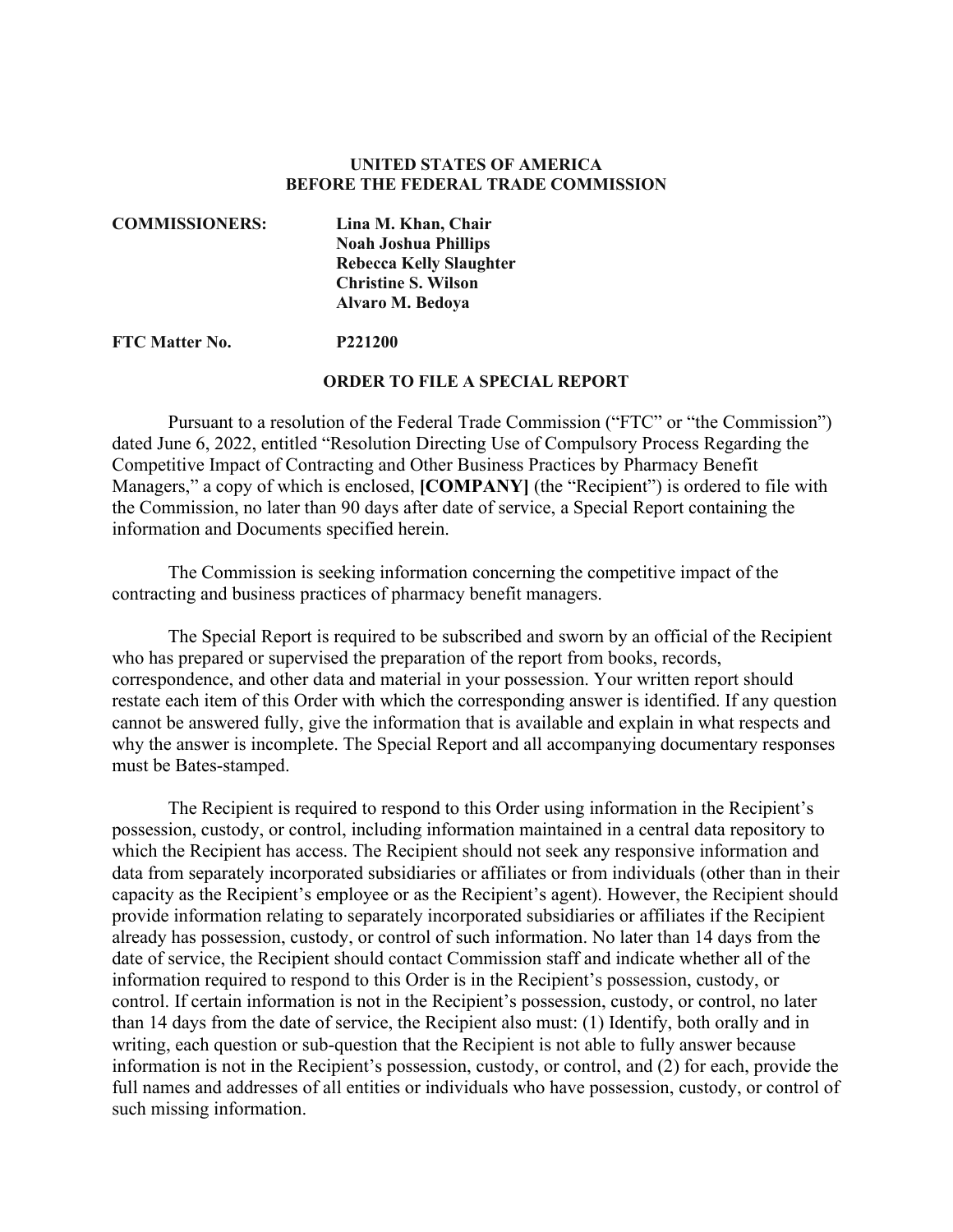Confidential or privileged commercial or financial information will be reported by the Commission on an aggregate or anonymous basis, consistent with Sections 6(f) and 21(d) of the FTC Act. Individual submissions responsive to this Order that are marked "confidential" will not be disclosed without first giving the Recipient ten (10) days' notice of the Commission's intention to do so, except as provided in Sections 6(f) and 21 of the FTC Act.

### **SPECIFICATIONS**

- 1. Submit one copy of each organization chart and personnel directory in effect since January 1, 2017, for the Company as a whole (including domestic and international entities) and for each of the Company's divisions or business segments involved, directly or indirectly, in any activity relating to PBM Services.
- 2. Submit a list of all agents and representatives of the Company from January 1, 2017, to present, including, but not limited to, all consultants, product distributors, sales agents, and other Persons retained by the Company in any capacity relating to PBM Services. For each agent or representative identified in response to this Specification, include a description of the role of each agent or representative, including a description of any records, documents, or data maintained by that agent or representative relating to PBM Services.
- 3. Submit one copy of all meeting minutes and related presentations to the Company's Board of Directors relating to PBM Services; and provide a list of members of the board of directors or board of trustees, including each member's name, address, occupation, and period of service.
- 4. Submit a list of all terms used by the Company in the ordinary course of business that describe and/or categorize any payments to or from any Relevant Entity, including, but not limited to, terms labeling or describing elements of the Company's reimbursements, effective rate contracts, dispensing fees, claim fees, pharmacy network participation fees, all forms of performance fees (including all components and methods used in the calculation of such fees), audit fees, reconciliation fees, DIR fees, fees for services (including, but not limited to, fees for research, tracking and information) and all others. For each term provide a detailed description sufficient to explain how it is used by the Company in the ordinary course of business.
- 5. Submit documents sufficient to show and describe in detail using terms described in Specification 4 each step, variable and calculation used to determine the amount of money or other consideration paid to the Company, received by the Company, retained by the Company or otherwise obtained by the Company from Relevant Entities.
- 6. Submit documents sufficient to show and describe in detail each step, variable and calculation used to determine the amount of money or other consideration paid or otherwise disbursed by the Company to any Relevant Entity.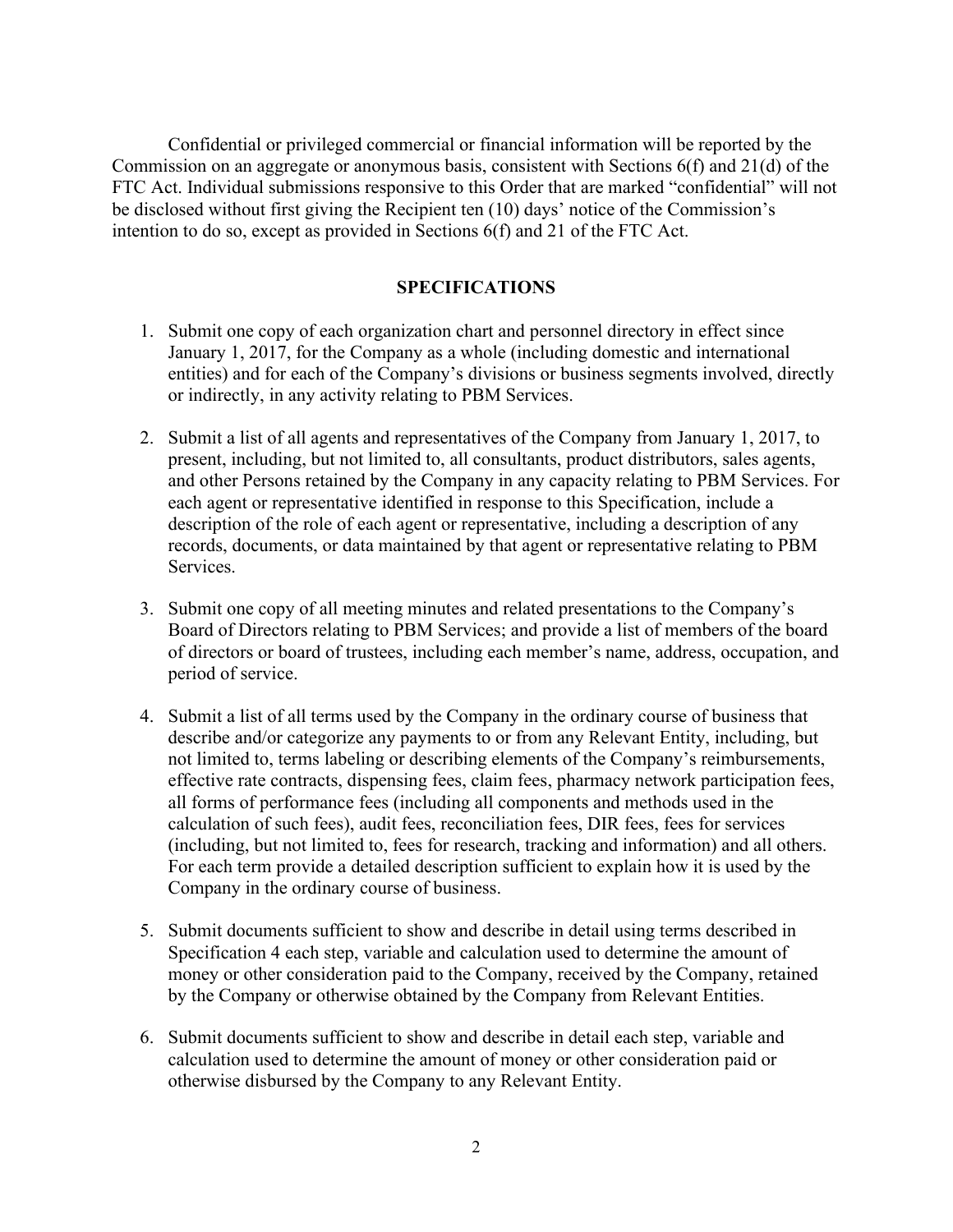- 7. Submit documents sufficient to show how the company tracks, aggregates or summarizes the information requested in Specification 5 and Specification 6. Submit documents sufficient to show how the Company communicates the information requested in Specification 5 and 6 to any Relevant Entity.
- 8. Describe in detail whether and how the Company limits Pharmacy Network participation for pharmacies, including, but not limited to, participation limits or restrictions for each of the following categories:
	- a) Company-owned or affiliated Retail Pharmacy or Mail-Order Pharmacy,
	- b) Company-owned or affiliated Specialty Pharmacies,
	- c) Specialty Pharmacies not owned or affiliated with the Company,
	- d) Chain Pharmacy not owned or affiliated with the Company, and
	- e) Unaffiliated Independent pharmacies.
- 9. For each year, provide a list of all Pharmacy Benefit Plans administered by the Company and identify every Pharmacy Network associated with each Plan.
- 10. For each year, provide a spreadsheet of all Pharmacy Networks identified in response to Spec. 9, indicating separately for each network:
	- a) Network name;
	- b) Network ID;
	- c) Effective date of network contract and term;
	- d) Number of pharmacy locations included in the network;
	- e) Number of affiliated Chain Pharmacy locations included in the network;
	- f) Number of unaffiliated Chain Pharmacy locations included in the network;
	- g) Number of Independent pharmacies included in the network;
	- h) Number of lives or beneficiaries associated with the network;
	- i) Network type (e.g., preferred, performance, open);
	- j) The identity of every pharmacy in the network, including:
		- (a) Name
		- (b) Location
		- (c) Pharmacy ID
		- (d) Pharmacy NPI.
- 11. For each year, provide a spreadsheet describing all Company contracts that determine reimbursement of any Relevant Entity and for each contract, provide a summary of the following terms:
	- a) Pharmacy Network
	- b) Pharmacy name and ID
	- c) Brand 30-day ingredient cost (e.g., "AWP-[X]%");
	- d) Brand 30-day dispensing fee;
	- e) Brand 90-day ingredient cost;
	- f) Brand 90-day dispensing fee;
	- g) Non-MAC generic ingredient cost;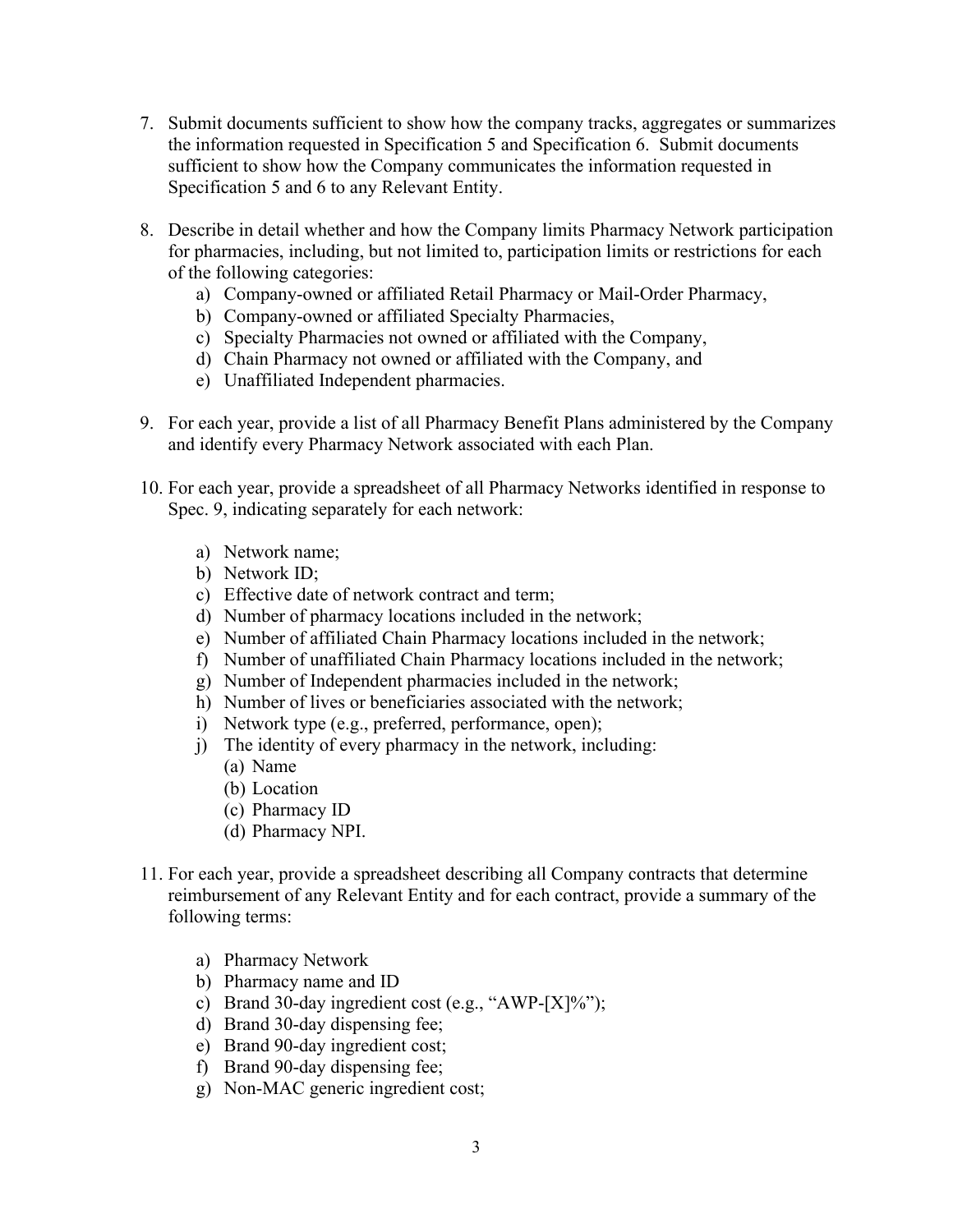- h) Non-MAC generic dispensing fee;
- i) MAC generic ingredient cost;
- j) MAC generic dispensing fee;
- k) Summary of material terms of any contract rate guarantee; and
- l) Summary of material terms of any performance metric (DIR, etc.)
- 12. For each year, provide the following annual pharmacy reimbursement data for each Relevant Entity reimbursed by the Company for each of the top 100 drugs by annual Total Amount Paid to all Relevant Entities by the Company:
	- a) Drug name (including all doses and dosage forms);
	- b)  $NDC(s)$ ;
	- c) Pharmacy name and ID;
	- d) Payer Type (Commercial, Medicare, Medicaid, or All Other);
	- e) Quantity Dispensed;
	- f) Number of 30-Day Equivalent Prescriptions;
	- g) Total Amount Paid (to Relevant Entity);
	- h) Ingredient Cost Paid (to Relevant Entity);
	- i) Dispensing Fee Paid (to Relevant Entity);
	- j) Incentive Amount Paid (to Relevant Entity);
	- k) Other Amount Paid (to Relevant Entity)
	- l) Flat Sales Tax Amount Paid (to Relevant Entity);
	- m) Percentage Sales Tax Amount Paid (to Relevant Entity):
	- n) Patient Pay Amount (to Relevant Entity);
	- o) Other Payer Amount Recognized (to the Relevant Entity);
	- p) Total amount billed to Plan Sponsor;
	- q) Total acquisition cost of drug product dispensed (provide only for each Relevant Entity owned or otherwise affiliated with the Company);
	- r) Spread Price Amount retained by the Company; and
	- s) Post-Sale Adjustments attributed to this drug product.
- 13. For each year, provide the following annual pharmacy reimbursement data for each Relevant Entity reimbursed by the Company for each of the top 100 drugs by annual total number of 30-day equivalent prescriptions at all Relevant Entities:
	- a) Drug name (including all doses and dosage forms)
	- b)  $NDC(s)$ ;
	- c) Pharmacy name and ID;
	- d) Payer Type (Commercial, Medicare, Medicaid, or All Other);
	- e) Quantity Dispensed;
	- f) Number of 30-Day Equivalent Prescriptions;
	- g) Total Amount Paid (to Relevant Entity);
	- h) Ingredient Cost Paid (to Relevant Entity);
	- i) Dispensing Fee Paid (to Relevant Entity);
	- j) Incentive Amount Paid (to Relevant Entity);
	- k) Other Amount Paid (to Relevant Entity);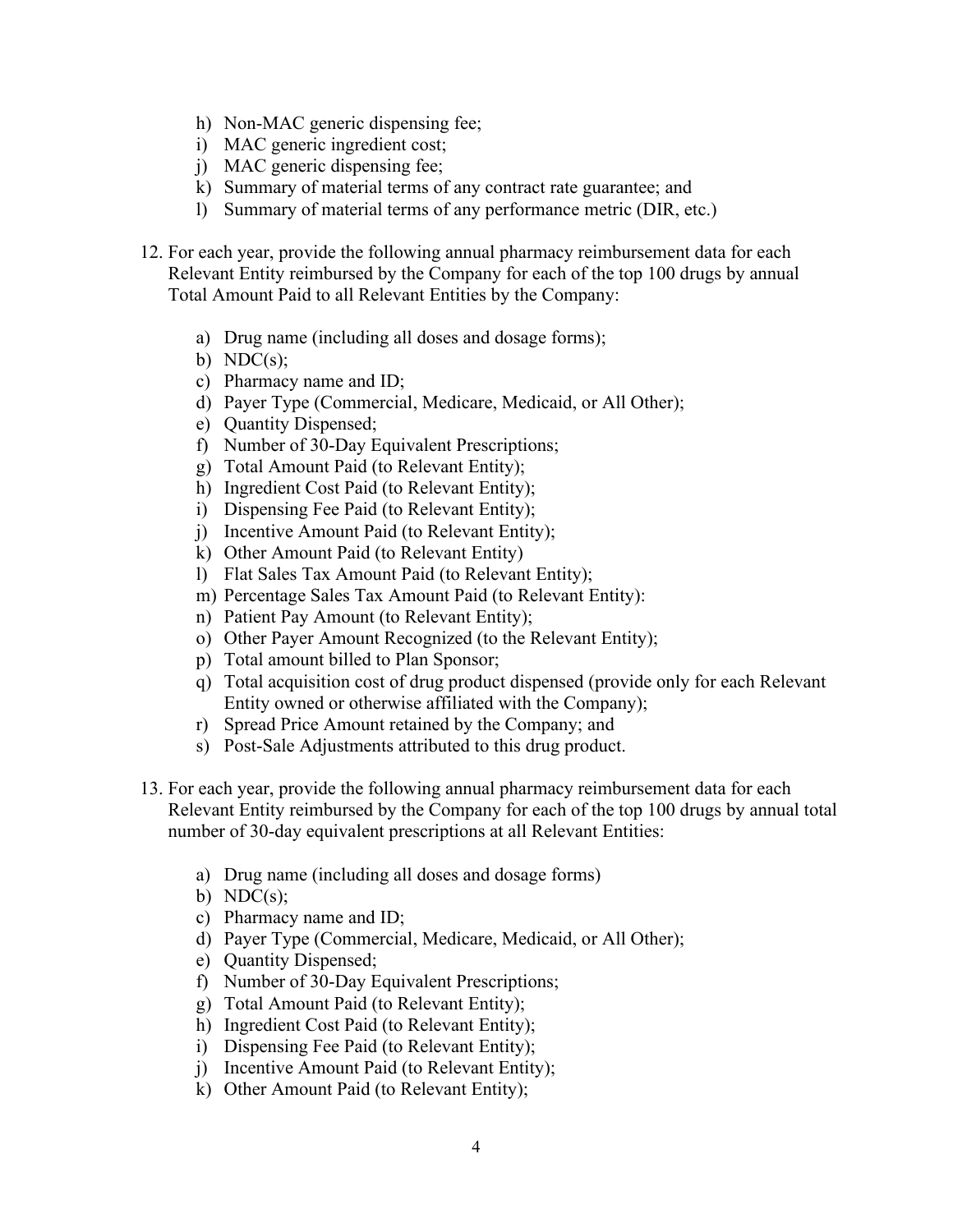- l) Flat Sales Tax Amount Paid (to Relevant Entity);
- m) Percentage Sales Tax Amount Paid (to Relevant Entity):
- n) Patient Pay Amount (to Relevant Entity);
- o) Other Payer Amount Recognized (to Relevant Entity);
- p) Total amount billed to Plan Sponsor;
- q) Total acquisition cost of drug product dispensed (provide only for each Relevant Entity owned or otherwise affiliated with the Company);
- r) Spread Price Amount retained by the Company; and
- s) Post-Sale Adjustments attributed to this drug product.
- 14. For each year, provide the following annual pharmacy reimbursement data for each Relevant Entity reimbursed by the Company for each drug on the Company's Specialty Drug List and for each Rebated Drug Product:
	- a) Drug name (including all doses and dosage forms);
	- b)  $NDC(s)$ ;
	- c) Pharmacy name and ID;
	- d) Payer Type (Commercial, Medicare, Medicaid, or All Other);
	- e) Quantity Dispensed;
	- f) Number of 30-Day Equivalent Prescriptions;
	- g) Total Amount Paid (to Relevant Entity);
	- h) Ingredient Cost Paid (to Relevant Entity);
	- i) Dispensing Fee Paid (to Relevant Entity);
	- j) Incentive Amount Paid (to Relevant Entity);
	- k) Other Amount Paid (to Relevant Entity);
	- l) Flat Sales Tax Amount Paid (to Relevant Entity);
	- m) Percentage Sales Tax Amount Paid (to Relevant Entity):
	- n) Patient Pay Amount (to Relevant Entity);
	- o) Other Payer Amount Recognized (to Relevant Entity);
	- p) Total amount billed to Plan Sponsor;
	- q) Total acquisition cost of drug product dispensed (provide only for each Relevant Entity owned or otherwise affiliated with the Company);
	- r) Spread Price Amount retained by the Company; and
	- s) Post-Sale Adjustments attributed to these drug products.
- 15. Submit all documents relating to the Company's development and negotiation of Pharmacy Networks including, but not limited to:
	- a) Each of the Company's contracts (including all amendments or modifications) determining reimbursement for Relevant Entities;
	- b) Communications with Relevant Entities including solicitations of interest in Pharmacy Network participation;
	- c) Communications with Plan Sponsors related to any discussions of Plan design, Pharmacy Network design, premiums, co-payments, DIR and all other performance fees, contract rate guarantees, Plan sales and marketing, and relative competitive position;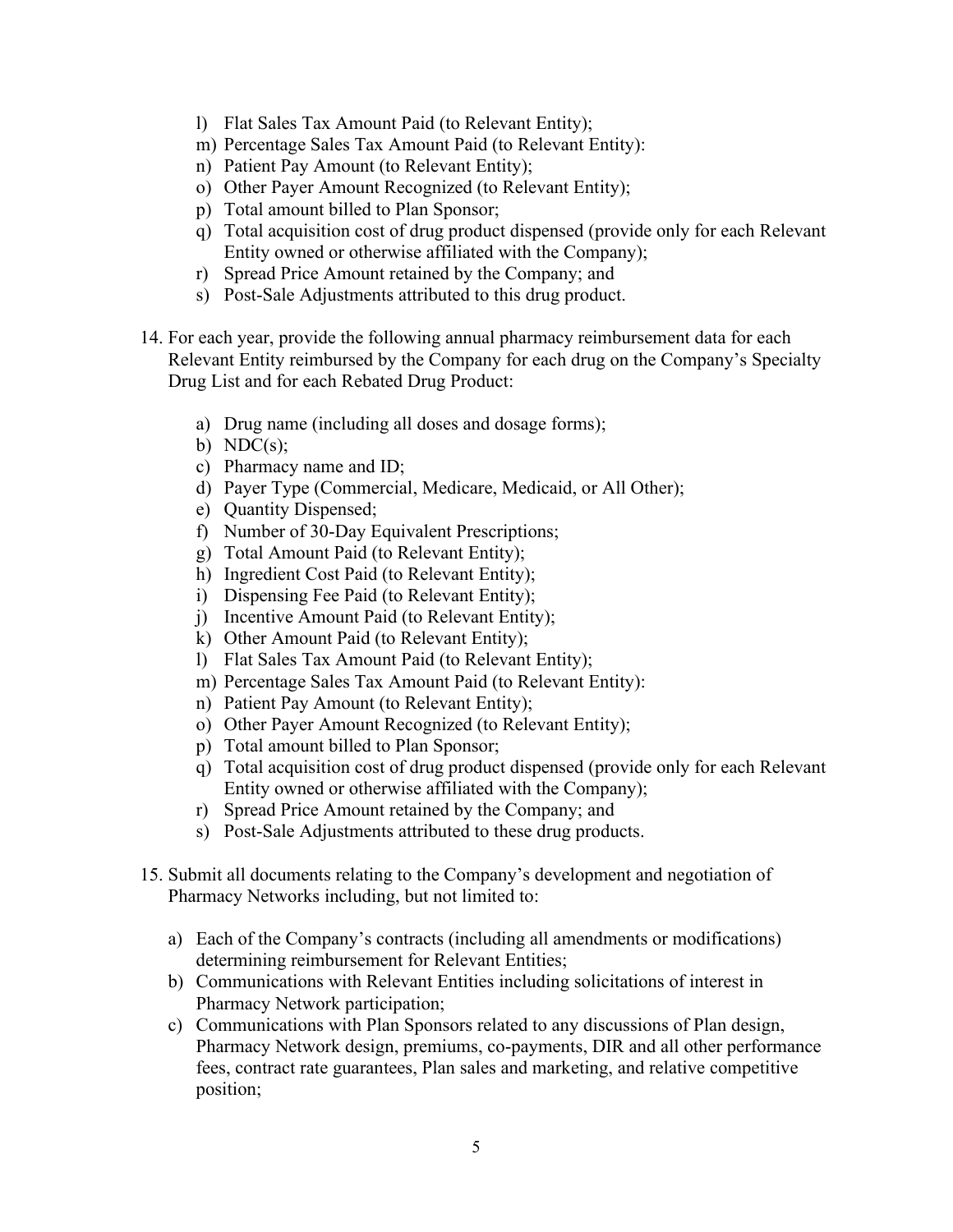- d) Strategic plans, Pharmacy Network composition evaluations, reimbursement rates, prices, fees, performance measures or metrics, and comparative performance with any other company;
- e) Any spreadsheets the Company used in connection with contracting decisions;
- f) Internal documents that discuss or otherwise evaluate the Company's methods and procedures for determining whether to accept proposed and final terms and prices; and
- g) Any analysis performed regarding the actual or anticipated effects of state laws regulating pharmacy benefit services including, but not limited to: any willing provider laws, MAC appeals laws, patient steering law, spread pricing bans, prohibitions on any retroactive reductions in payment or clawbacks, transparency requirements, and imposition of a fiduciary duty.
- 16. Submit all documents relating to the Company's administration of the Pharmacy Networks identified in response to Specifications 9 and 10, including, but not limited to:
	- a) Communications with Relevant Entities;
	- b) Reimbursement rates, prices, fees, performance measures or metrics, audits, or comparative performance of Relevant Entities;
	- c) Data analysis (including the native files of computer spreadsheets and programs the Company uses in connection with data analysis and audits); and
	- d) Strategies, methods, and procedures for determining reimbursements, prices, fees and claw-backs or other financial penalties or inducements imposed on or provided to participating pharmacies.
- 17. Submit documents sufficient to show the criteria the Company uses to determine whether to conduct an audit of a Relevant Entity.
- 18. Submit a spreadsheet identifying all audits of Relevant Entities since January 1, 2017, and for each such audit provide:
	- a) Pharmacy name and ID;
	- b) Whether the pharmacy is a Chain Pharmacy or Independent Pharmacy;
	- c) The amount of funds, if any, recovered by the Company through the audit;
	- d) The amount of any recovered funds passed to any Plan Sponsor;
	- e) Whether the pharmacy appealed the results of the audit to the Company internally;
	- f) Whether the audit went into arbitration or litigation; and
	- g) The amount of funds, if any, recovered by the Company as the result of arbitration or litigation.
- 19. For each year, provide a spreadsheet containing the following data regarding all formularies and prescription drug lists for all Plans of Selected Plan Sponsors administered by the Company: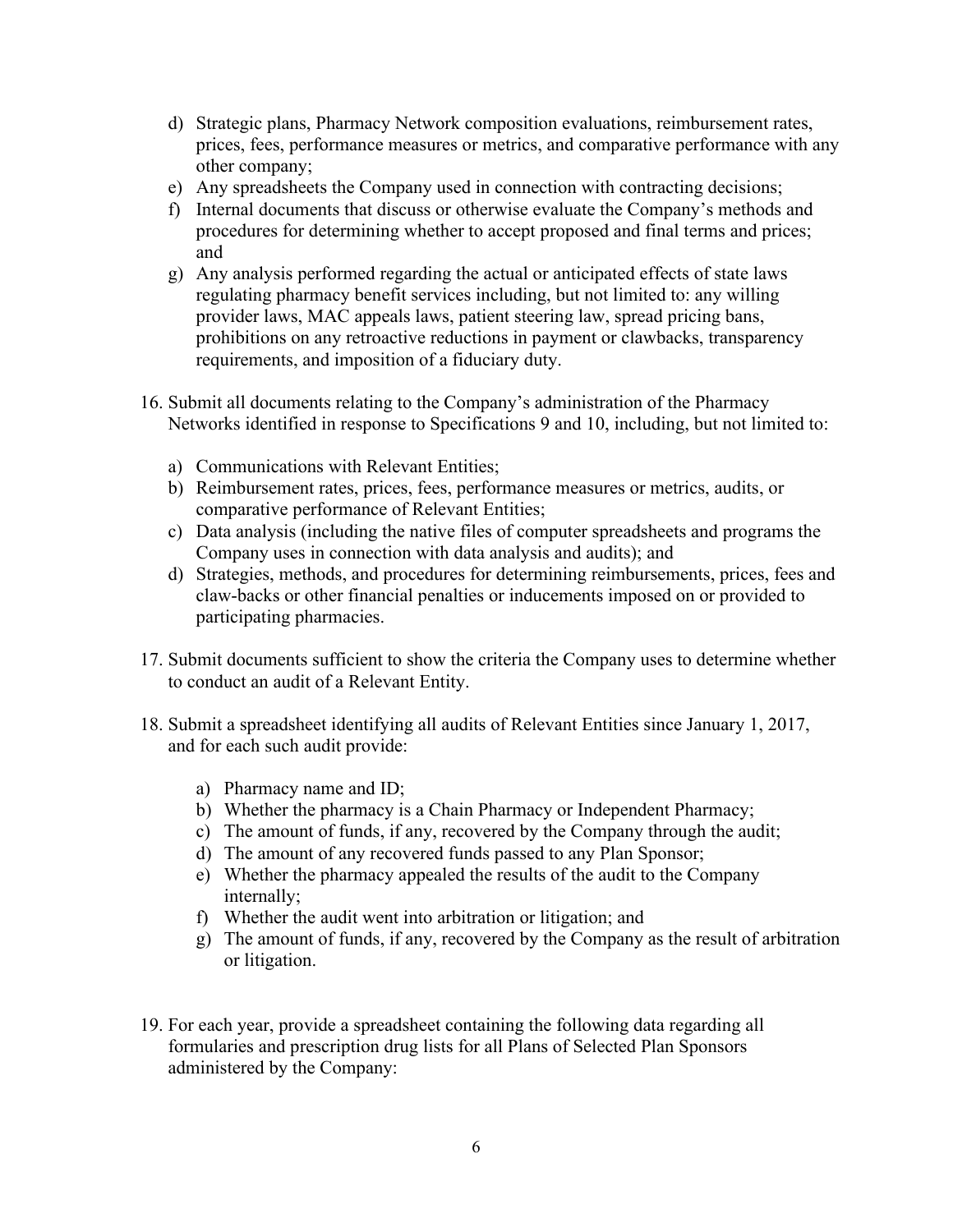- a) Formulary name;
- b) Formulary ID;
- c) Number of Covered Lives;
- d) Each Pharmacy Benefit Plan that uses the formulary;
- e) The copayment or coinsurance associated with each tier on the formulary;
- f) List of drugs indicating:
	- i. Brand name;
	- ii. Generic name;
	- iii. Active ingredient;
	- iv. Drug class;
	- v.  $NDC(s)$ ;
	- vi. RXCUI(s);
	- vii. Applicable tier or indication of formulary exclusion;
	- viii. Indication of any prior authorization requirement;
	- ix. Indication of step therapy requirement;
	- x. Indication of quantity limit.
- g) For each drug, provide the total number of prior authorization requests received, total number of prior authorization requests approved, and the average length of time for prior authorization requests to be resolved; and
- h) For each drug, provide total number of claims rejected due to step therapy requirements.
- 20. For any drug listed in response to Specification 19, identify any situation where a brand or reference biologic drug is placed on a more favorable formulary tier than a generic or biosimilar equivalent. For the purposes of this list, treat any drug excluded from the formulary as being on a tier less favorable than every other formulary tier. For each such instance, identify:
	- a) The brand or reference biologic drug;
	- b) The generic or biosimilar equivalent;
	- c) List of Pharmacy Benefit Plans impacted by such arrangement;
	- d) Number of Covered Lives covered by such arrangement;
	- e) Dates such arrangement was in effect.
- 21. Describe the Company's policies and criteria for defining or designating drugs as Specialty Drugs and submit all documents relating to such policies and criteria. Include all changes to the policies or criteria and describe how frequently and the circumstances under which those policies or criteria have changed since January 1, 2017.
- 22. Provide a list of all drugs defined or designated as Specialty Drugs on any formulary administered by the Company, by quarter.
- 23. If any drug has been added or deleted from any of the Company's lists of Specialty Drugs since January 1, 2017, provide:
	- a) Drug name and active ingredient;
	- b) A description of the reasons for why each drug was included or excluded;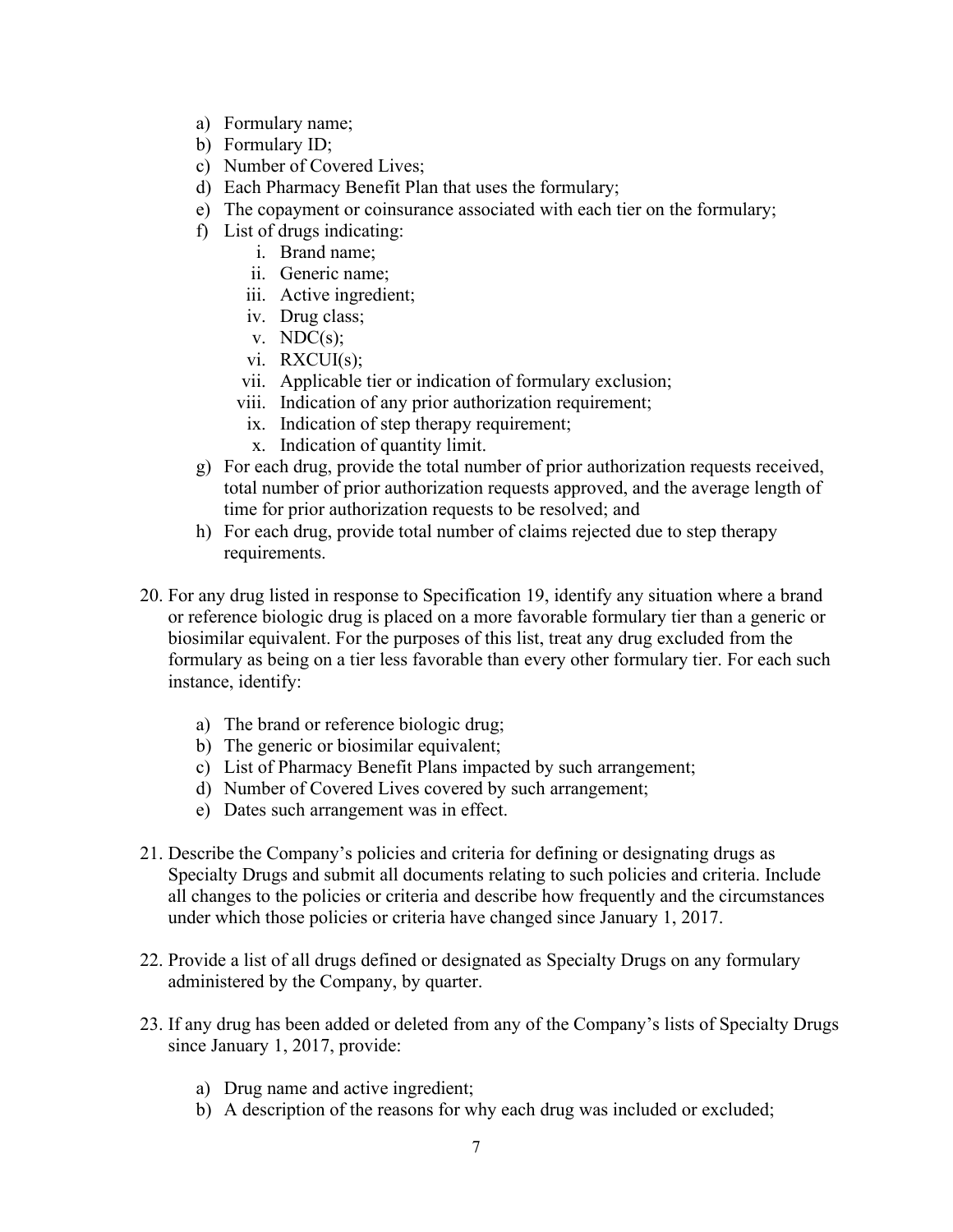- c) The date of the change in classification; and
- d) All documents related to the decision to change each drug's classification.
- 24. Describe the Company's policies and criteria for determining reimbursement of Specialty Drugs and submit all documents relating thereto.
- 25. Describe the Company's policies for requiring, directing, encouraging, or incentivizing patients to utilize Specialty or Mail-Order pharmacy. Submit all documents relating to any effort to encourage, require, or incentivize patients to use Specialty and Mail-Order Pharmacies owned or affiliated with the Company, including, but not limited to, co-pay differentials, availability of 90-day refills, shipping charge differentials, pricing differentials, express shipping availability, simplified ordering, patient communication or reminder policies, or other service or any other financial or non-financial incentives.
- 26. Submit one copy of the Company's contracts with all Specialty and Mail-Order pharmacies and all policies regarding internal transfer pricing by the Company and any Specialty Pharmacy or Mail-Order Pharmacy owned by or affiliated with the Company.
- 27. Submit one copy of all contracts between the Company and Selected Plan Sponsors.
- 28. Identify and specifically define all material financial terms in all contracts (including all appendices, addenda or attachments) between the Company and Selected Plan Sponsors. Where such terms vary by drug type or dispensing channel, include and explain the relevant distinctions. Such terms may include but are not limited to:
	- a) Guaranteed discount rates from list or reference prices;
	- b) Price protection guarantees;
	- c) Dispensing fees;
	- d) Rebate pass-through methodology (e.g., percentage off Rebates, fixed payments per prescription);
	- e) Pass-through of administrative fees received from drug manufacturers;
	- f) Pass-through of any other remuneration or consideration from drug manufacturers;
	- g) Pass-through of any discounts negotiated with pharmacies;
	- h) Per-member-per year (or otherwise specified) administrative fees paid to the Company by the Plan Sponsor;
	- i) Any other payments covering terms of sale;
	- j) Contract duration; and
	- k) Timing of allowed market checks.
- 29. For each year, provide a spreadsheet listing all contracts between the Company and Selected Plan Sponsors. For each contract, provide a summary of the material contract terms identified in Specification 28, listing separately any terms that vary by type of drug or dispensing channel.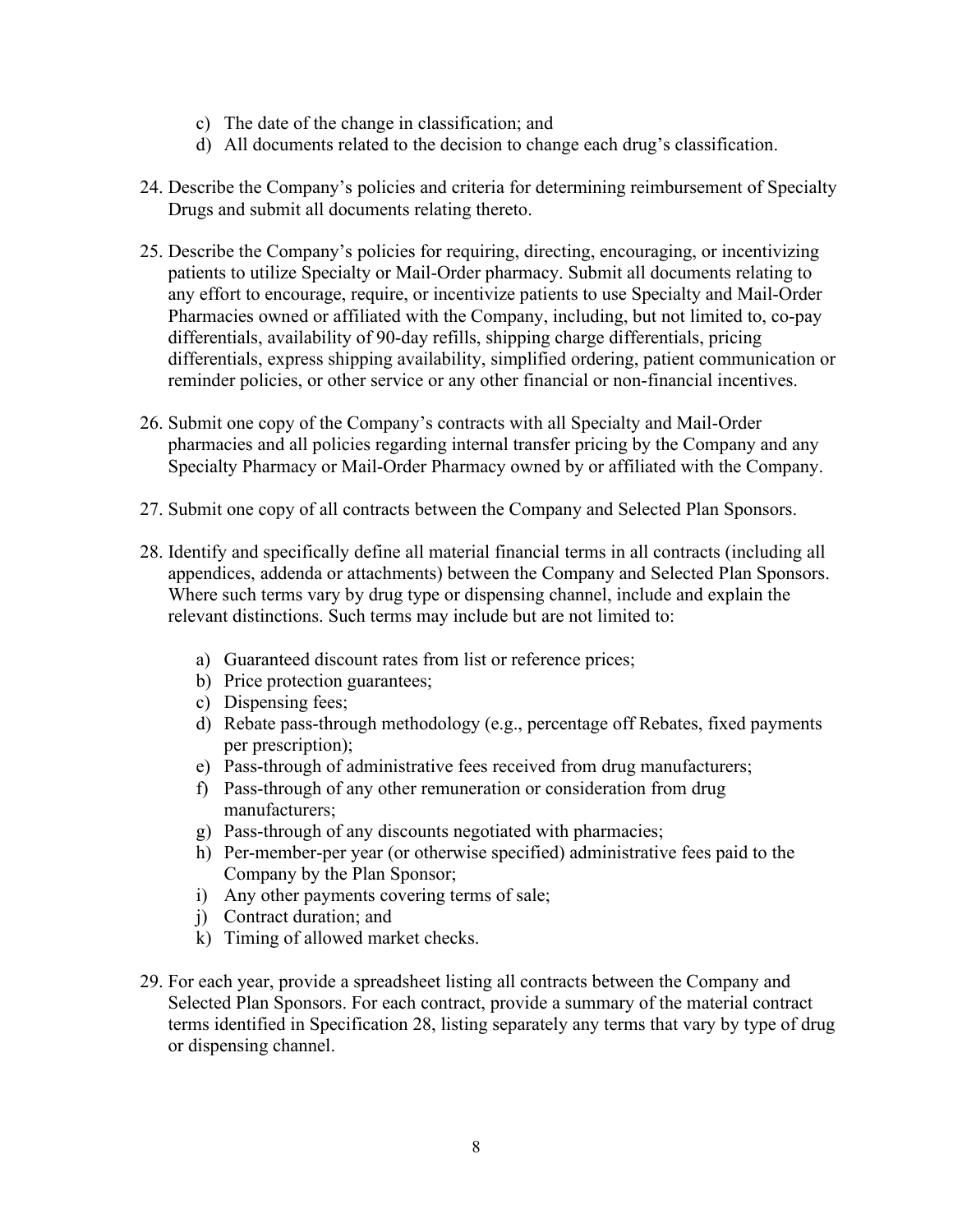- 30. Submit all documents related to the Company's strategies, conditions and plans for formulary placement, formulary exclusion, formulary tier assignment, prior authorization or step-edit requirement regarding all Rebated Drug Products, including documents relating to the decisions and implementation of those strategies, and any changes thereto.
- 31. Produce all documents related to Rebated Drug Products, including, but not limited to, every Rebate Contract.
- 32. Provide a spreadsheet containing, the following data for each Rebate Contract regarding each Rebated Drug Product:
	- a) The contracting parties;
	- b) Execution date, duration or term (indicating extensions);
	- c) Identity of every Pharmacy Benefit Plan(s) and total number of Covered Lives or beneficiaries governed by the Rebate Contract;
	- d) Name of drug(s) and list of NDCs covered by the Rebate Contract;
	- e) Summary of terms regarding formulary placement of each Rebated Drug Product;
	- f) Summary of terms regarding formulary placement, formulary exclusion, or prior authorization requirements or step edits, of any drugs considered to compete with each Rebated Drug Product;
	- g) A list containing all drugs, stating both NDC and active ingredient identified in the Rebate Contract considered to compete with each Rebated Drug Product, including, but not limited to all generic and biosimilar versions;
	- h) Summary of all terms requiring or incentivizing volume or market share for each Rebated Drug Product (including base Rebate amounts, bundled Rebates and incremental Rebates, WAC and WAC effective date, stated separately) and price concession, stated separately for each;
	- i) The total number of prescriptions filled and units dispensed for which a Rebate, discount, price concession or other consideration was received by the Company for each Rebated Drug Product stated separately by month;
	- j) The Rebate percentage and dollar amount retained by the Company of every Rebate, discount, price concession or other consideration reported in Subspecification 32 (i) stated separately by month of applicable prescription;
	- k) The dollar amount of any other compensation for services, distribution management services, data or data services, marketing or promotional services, research programs, or other ancillary services, stated separately in the month it was received by the Company under each Rebate Contract, or under other agreement (stated separately);
	- l) The dollar amount retained by the Company of any other compensation for services, distribution management services, data or data services, marketing or promotional services, research programs, or other ancillary services reported in k), stated separately in the month it was received by the Company under each Rebate Contract, or under other agreement (stated separately); and
	- m) The total drug spend, total Patient Pay Amount, units dispensed, and number of equivalent claims for the Rebated Drug Product and for each competing drug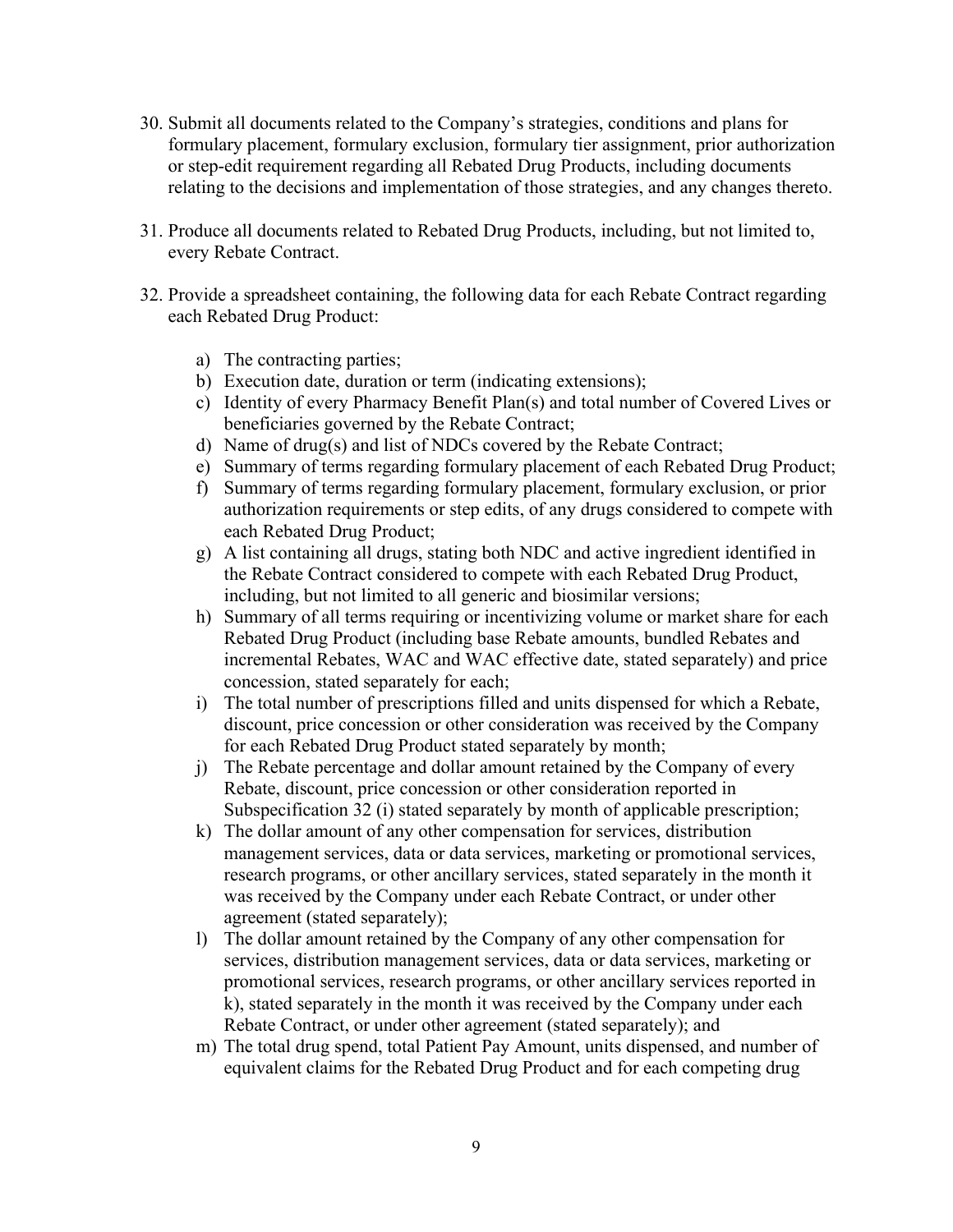identified in response to Subspecification 32(g) for the Pharmacy Benefit Plans identified in Subspecification 32(c) by month of applicable prescription.

- 33. Provide all reports and audit results performed pursuant to any Rebate Contract for any Rebated Drug Product, including, but not limited to, product utilization reports, market share reports, or competitive utilization reports regarding any Rebated Drug Products or competing products.
- 34. Provide all documents generated by or delivered to contract strategy and management personnel of the Company relating to Rebate Contracts for Rebated Drug Products, including documents generated for meetings to review business trends in the Rebated Drug Products' therapeutic class.
- 35. Provide every ancillary agreement between the Company and any other party (including related or affiliated entities) to any Rebate Contracts covering any Rebated Drug Product, including but not limited to, all contracts detailing fees for services, research, tracking or other information related to any Rebated Drug Product. For each such ancillary agreement, provide a spreadsheet with the following information:
	- a) The contracting parties;
	- b) The duration or term of the contract, including, all amendments extending those dates;
	- c) Services provided and the purpose of any such services;
	- d) All consideration provided in exchange for any ancillary service, reported on a monthly, quarterly, and annual basis.
- 36. Submit documents sufficient to show and, to the extent not reflected in such documents, describe in detail the Company's policies and procedures relating to the retention and destruction of documents and data.
- 37. Submit all information described in Instructions below, and any additional instructions necessary for the Commission to use or interpret the data and information submitted in response to this Order.
- 38. Submit the name(s) and title(s) of the person(s) responsible for preparing the response to this Order and a copy of all instructions prepared by the Company relating to the steps taken to respond to this Order. Where oral instructions were given, identify the individual who gave the instructions and describe the content of the instructions and the person(s) to whom the instructions were given.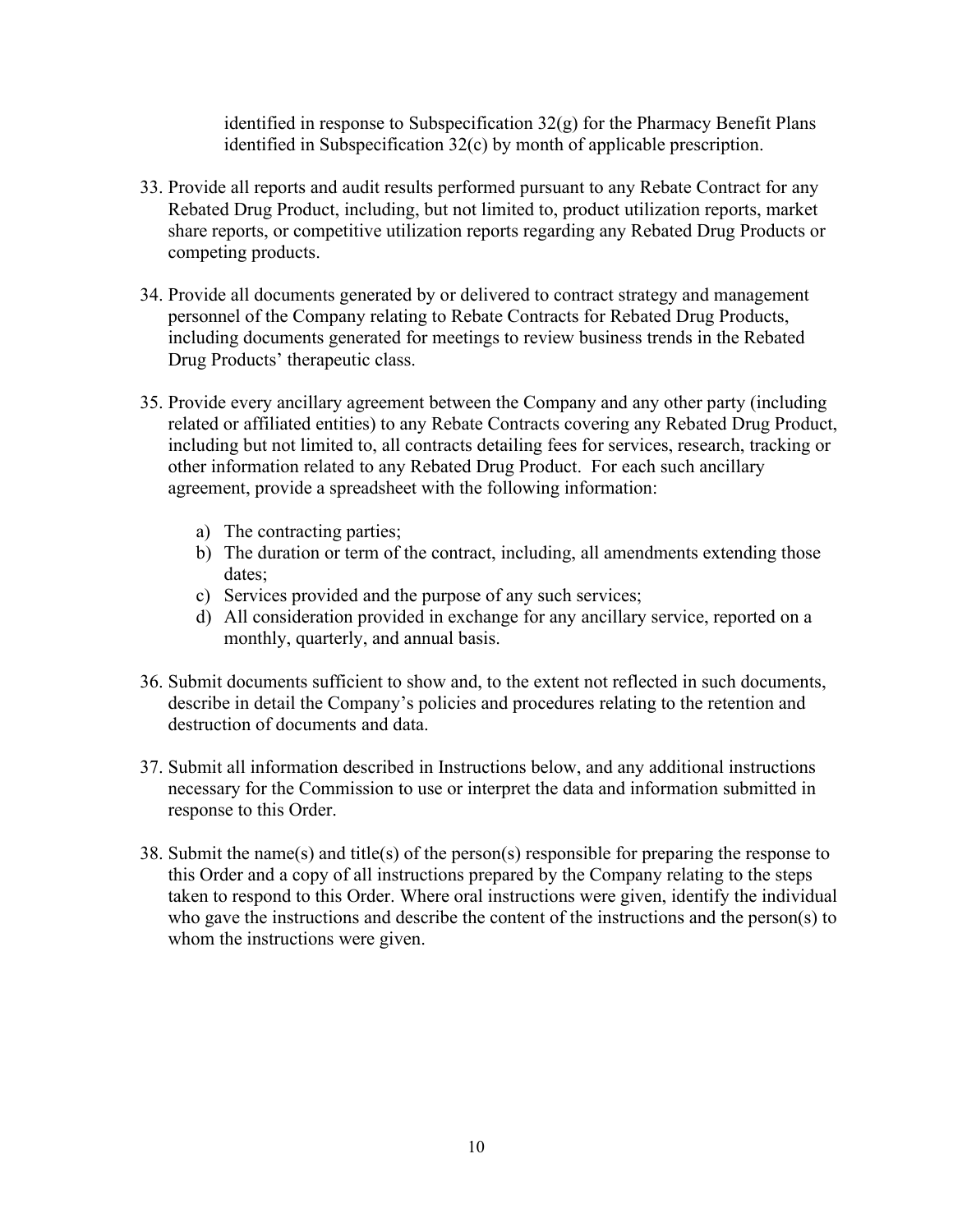## **DEFINITIONS**

- A. The term "the Company" or "Company" means [COMPANY] its domestic and foreign parents, predecessors, subsidiaries, affiliates, partnerships, and joint ventures, and all directors, officers, principals, employees, agents, and representatives of the foregoing. The terms "subsidiary," "affiliate," and "joint venture" refer to any person in which there is partial (25% of more) or total ownership or control between the Company and any other person. The term "the Company" does not include any Affiliated Entity. However, your response as it relates to separately incorporated subsidiaries or affiliates should only include information from or about such entities if you already have access to it, including information maintained in a central data repository. You should not otherwise seek any responsive information from separately incorporated subsidiaries or affiliates.
- B. The term "Affiliated Entity" means any business entity for which there is partial (25% of more) or total ownership or control by the Company.
- C. The terms "Chain" and "Chain Pharmacy" means any business entity that owns four or more pharmacy locations nationwide, either under a single banner or multiple banners, and any individual pharmacy locations within such business entity.
- D. The term "Commercial Payer" means any third-party that reimburses the costs of prescription drugs that are dispensed to individuals covered by a Plan, whether the third party is a self-insured or a company in the business of providing insurance coverage for others or on behalf of others (including any co-payment by the covered individual). The term "Commercial Payer" does not include Medicaid payers or Medicare payers.
- E. The term "Covered Lives" means all individuals entitled to receive prescription drug benefits or other health benefits within a calendar year.
- F. The term "Data Set" means all or a subset of data held by, or accessible to, the Company in the normal course of business provided by the Company to respond to any Specification in this Request.
- G. The term "DIR" means all direct and indirect remuneration fees and price concessions that impact prescription drug costs that are not captured at the point of sale.
- H. The term "Dispensing Fee Paid (to Relevant Entity)" refers to the amount reported as paid to the pharmacy in NCPDP Field #507-F7.
- I. The term "drug" includes all "small molecule" drugs and biological products approved by the U.S. Food & Drug Administration (FDA).
- J. The term "Flat Sales Tax Amount Paid (to Relevant Entity)" refers to the amount reported as paid to the pharmacy in NCPDP Field #558-AW.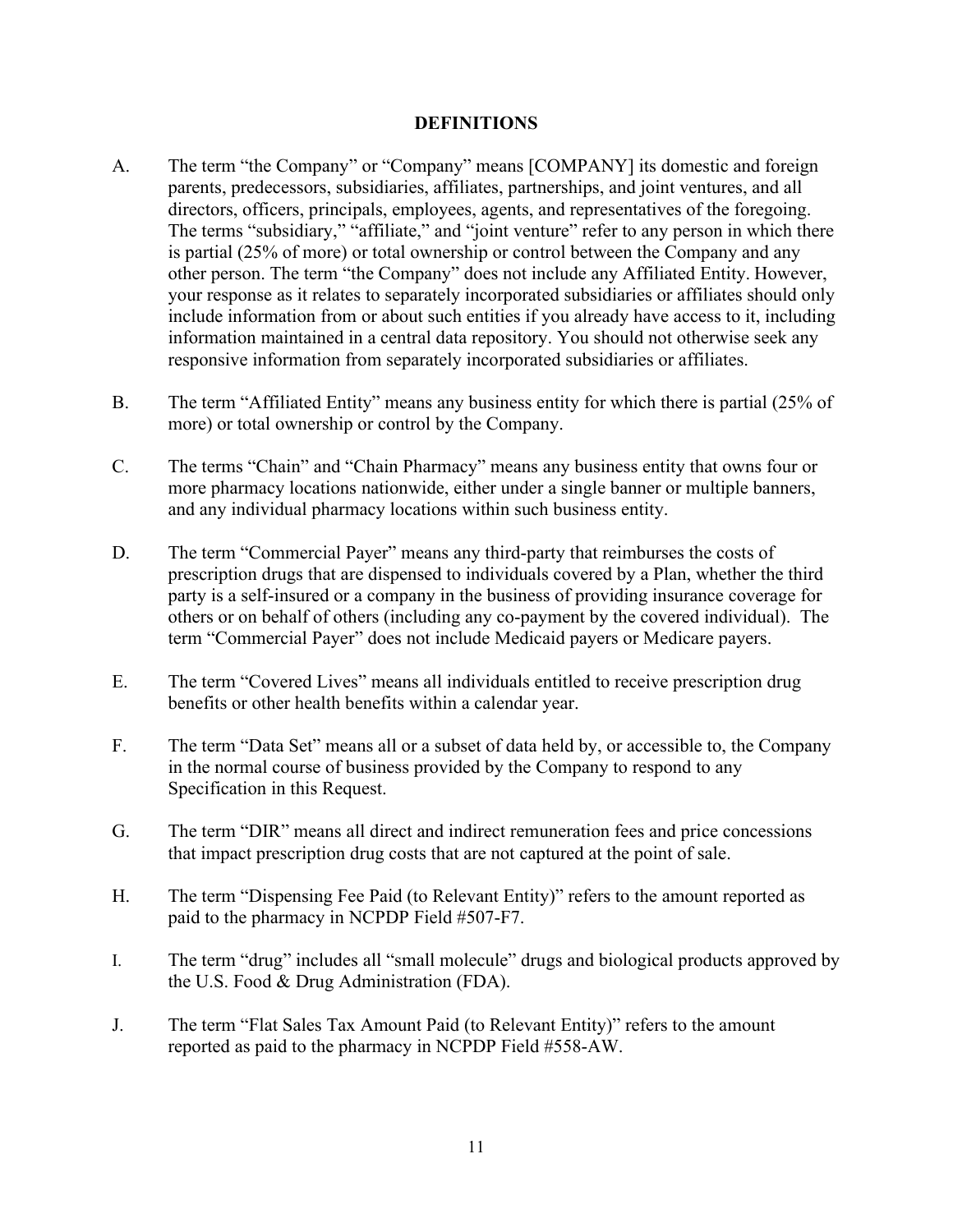- K. The term "formulary" means any list of prescription drugs that describes the circumstances under which the Company will reimburse particular drug products
- L. The term "Generic" or "Generic Drug" means any FDA-approved drug that was approved based on bioequivalent to a preexisting drug product including any authorized generic products.
- M. The term "Incentive Amount Paid (to Relevant Entity)" means the amount reported as paid to the pharmacy in NCPDP Field #521-FL.
- N. The term "Independent Pharmacy" means any business entity that owns less than four pharmacy locations nationwide, either under a single banner or multiple banners, and any individual pharmacy locations within such business entity.
- O. The term "Ingredient Cost Paid (to Relevant Entity)" means the amount reported as paid to the pharmacy in NCPDP Field #506-F6.
- P. The term "MAC" (Maximum Allowable Cost) means the maximum amount that your Company agrees to reimburse a pharmacy for a prescription drug product.
- Q. The term "Mail Order Pharmacy" means any pharmacy that primarily dispenses prescription drugs to patients or patients' designees via the United States Postal Service, a common carrier, or a delivery service. The term does not include Specialty Pharmacies.
- R. The term "NDC" means the National Drug Code.
- S. The term "Other Amount Paid (to Relevant Entity)" means the amount reported as paid to the pharmacy in NCPDP Field #565-J4.
- T. The term "Other Payer Amount Recognized (to the Relevant Entity)" means the amount reported as paid to the pharmacy in NCPDP Field #566-J5.
- U. The term "Patient Pay Amount (to Relevant Entity)" means the amount reported as paid to the pharmacy in NCPDP Field #505-F5.
- V. The term "PBM Services" means services related to the reimbursement of prescription drug purchases, creation and administration of formularies, negotiation of reimbursement amounts and discounts with pharmacies and drug manufacturers, and all related administrative and ancillary business services related to the administration of Pharmacy Benefit Plans on behalf of Plan Sponsors.
- W. The term "Percentage Sales Tax Amount Paid (to Relevant Entity)" means the amount reported as paid to the pharmacy in NCPDP Field #559-AX.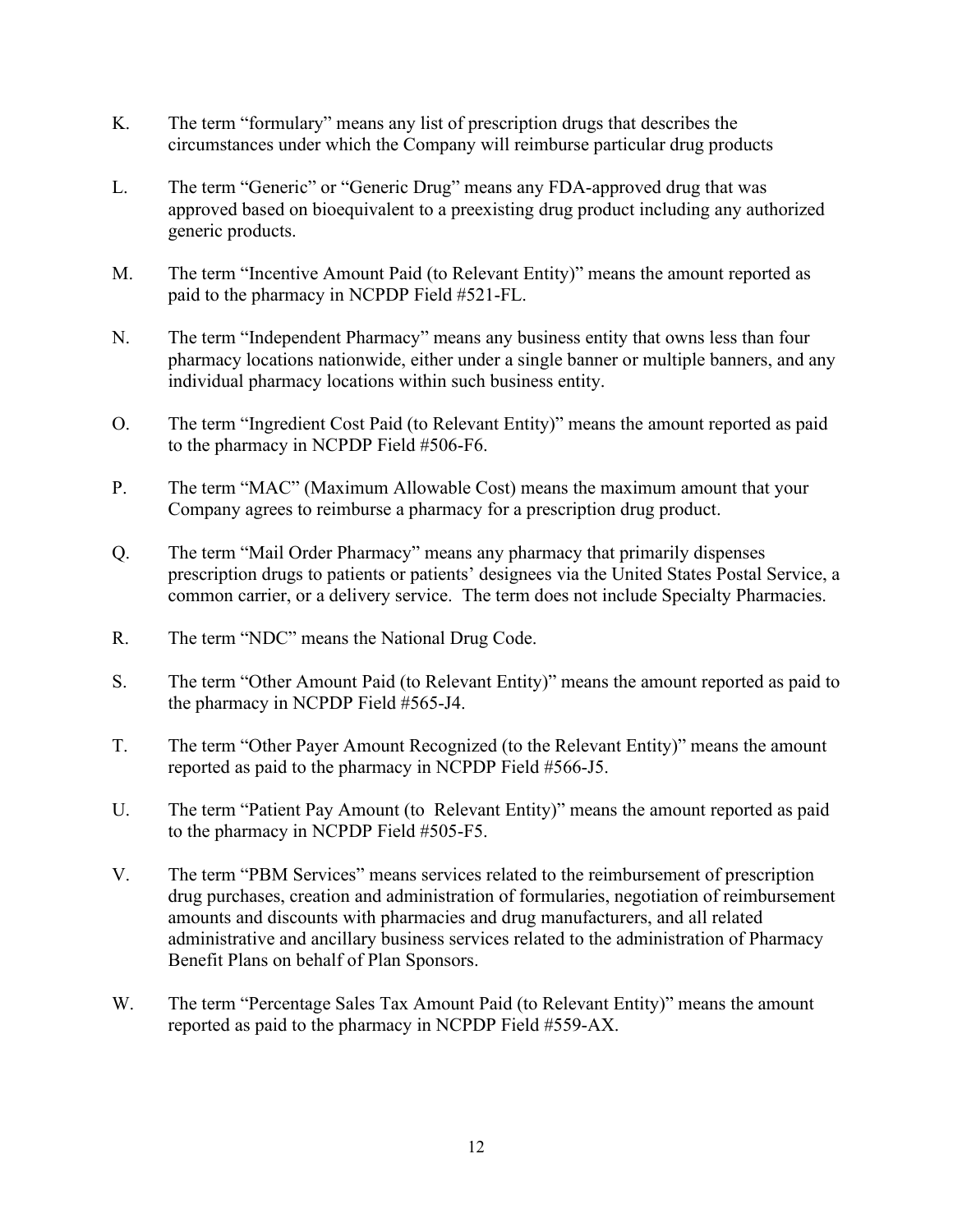- X. The term "Pharmacy Benefits Plan" or capitalized "Plan" means any pharmacy benefit product issued, administered, or serviced by the Company under which covered individuals are entitled to any reimbursement for prescribed Drugs. For clarification, a Plan may include commercial, capitated Medicaid, capitated Medicare, or qualified health plans with coverage for prescription drugs under an open, closed, or multi-tiered formulary.
- Y. The term "Pharmacy Network" means a collection of pharmacies that individuals within a Pharmacy Benefits Plan are required or incentivized to use to obtain reimbursement for the costs of prescription drugs.
- Z. The uncapitalized term "plan" means tentative and preliminary proposals, recommendations, or considerations, whether or not finalized or authorized, as well as those that have been adopted.
- AA. The term "Plan Sponsor" means any business entity (e.g. self-funded employer, insurance company, union health plan) that is financially liable for prescription drug purchases on behalf of individuals pursuant to a Pharmacy Benefits Plan. Each Plan Sponsor may offer multiple Pharmacy Benefit Plans.
- BB. The term "Post Sale Adjustment" means any additional compensation or reduction in compensation exchanged between the Company and a pharmacy after the point-of-sale transaction that changes the amount of a pharmacy was reimbursed for a prescription or related service.
- CC. The standalone term "Prescription" refers to the dispensing of a 30-day supply of a particular prescription drug product. In case of ambiguity, 90-day prescriptions requiring only one co-payment shall be counted as three Prescriptions.
- DD. The term "Quantity Dispensed" means the number of units, grams, milliliters, or other relevant unit indicating the amount of an individual drug product included in a transaction or transactions.
- EE. The term "Quarter" means any three-month period beginning on January 1, April 1, July 1, or October 1 of any year from 2017 to the present.
- FF. The term "Rebate" means any retrospective price concession, credit, or other consideration conditioned on the purchase, sale or dispensing of any units of a Prescription Drug within the United States and its territories. This term includes, but is not limited to, rebates, administrative fees, volume discounts, patient conversion payments, market share movement payments, formulary placement fees, disease management program payments, and promotional allowances.
- GG. The term "Rebate Contract" means any agreement entered into by the Company or at the Company's direction or for the Company's benefit by any Affiliated Entity and any drug manufacturer or agent or affiliate of a drug manufacturer that determines any Rebate,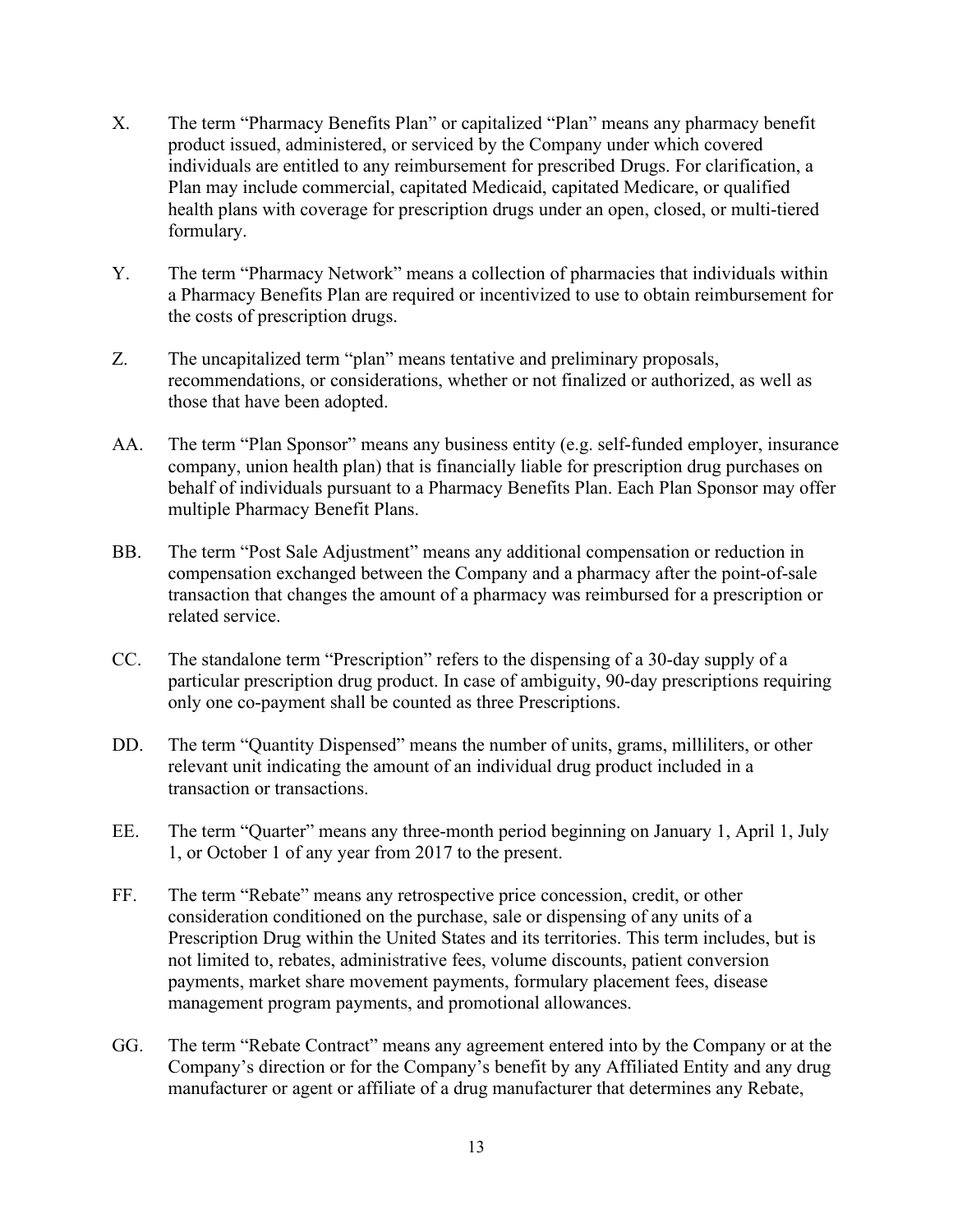discount, administrative or other fee, price concession (including any bundled discounts), or other consideration related to the dispensing of prescription drugs.

- HH. The term "Rebated Drug Product(s)" means all Prescription drug products described in the following categories, including all combination products, authorized generics, and biosimilar alternatives:
	- a. HIV antiretrovirals and preventatives, including, but not limited to: dolutegravir and ralpivirine (Juluca); emtricitabine and tonofovir alafenamide (Descovy); dolutegravir (Tivicay); abacavir, dolutegravir, lamivudine (Triumeq); bictegravir, emtricitabine and tenofovir alafenamide (Biktarvy); tenofovir disoproxil fumerate (Viread); efavirenz, emtricitabine and tenofovir disoproxil fumarate (Atripla); elvitegravir, cobicistat, emtricitabine, and tenofovir alafenamide (Genvoya); and emtricitabine, tenofovir, and disoproxil fumerate (Truvada).
	- b. Hepatitis C antiretrovirals, including, but not limited to: glecaprevir and pibrentasavir (Mavyret); sofosbuvir and velpatasvir (Epclusa); ledipasvir and sofosbuvir (Harvoni); Sofosbuvir and velpatsvir (Vosevi); and elbasvir and grazoprevir (Zepatier).
	- c. Multiple Sclerosis treatments, including, but not limited to: dimethyl fumarate (Tecfidera), fingolimod (Gilenya), glatiramer acetate (Copaxone), and teriflunamide (Aubagio).
	- d. Blood clotting disorders treatments, including, but not limited to: apixaban (Eliquis) and rivaroxaban (Xarelto).
	- e. Oral tyrosine kinase inhibitor treatments to treat chronic myelogenous leukemia and acute lymphocytic leukemia, including, but not limited to: imatinib mesylate (Gleevec).
	- f. Respiratory Asthma/COPD inhalers, including, but not limited to: fluticasone propionate and salmeterol (Advair); budesonide and formoterol fumurate dihydrate (Symbicort); tiotropium bromide (Spiriva); fluticasone furoate and vilanterol (Breo); (fluticasone furoate, umeclidinium, and vilanterol) Trelegy; albuterol sulfate or salbutemol (AccuNeb, Proair HFA, Proventil HFA, Ventolin HFA,), Pulmicort, etc., metaproterenol sulfate, levalbuterol (Xopenex HFA), and levalbuterol (Xopenex HFA).
	- g. Opioid Treatments & Reversal Agents, including, but not limited to: buprenorphine and naloxone (Suboxone), and naloxone (Narcan).
	- h. Statins, including, but not limited to: atorvastatin (Lipitor), fluvastatin (Lescol), lovastatin (Mevacor, Altocor) pravastatin (Pravachol), rosuvastatin (Crestor), simvastatin (Zocor ), and pitavastatin (Livalo).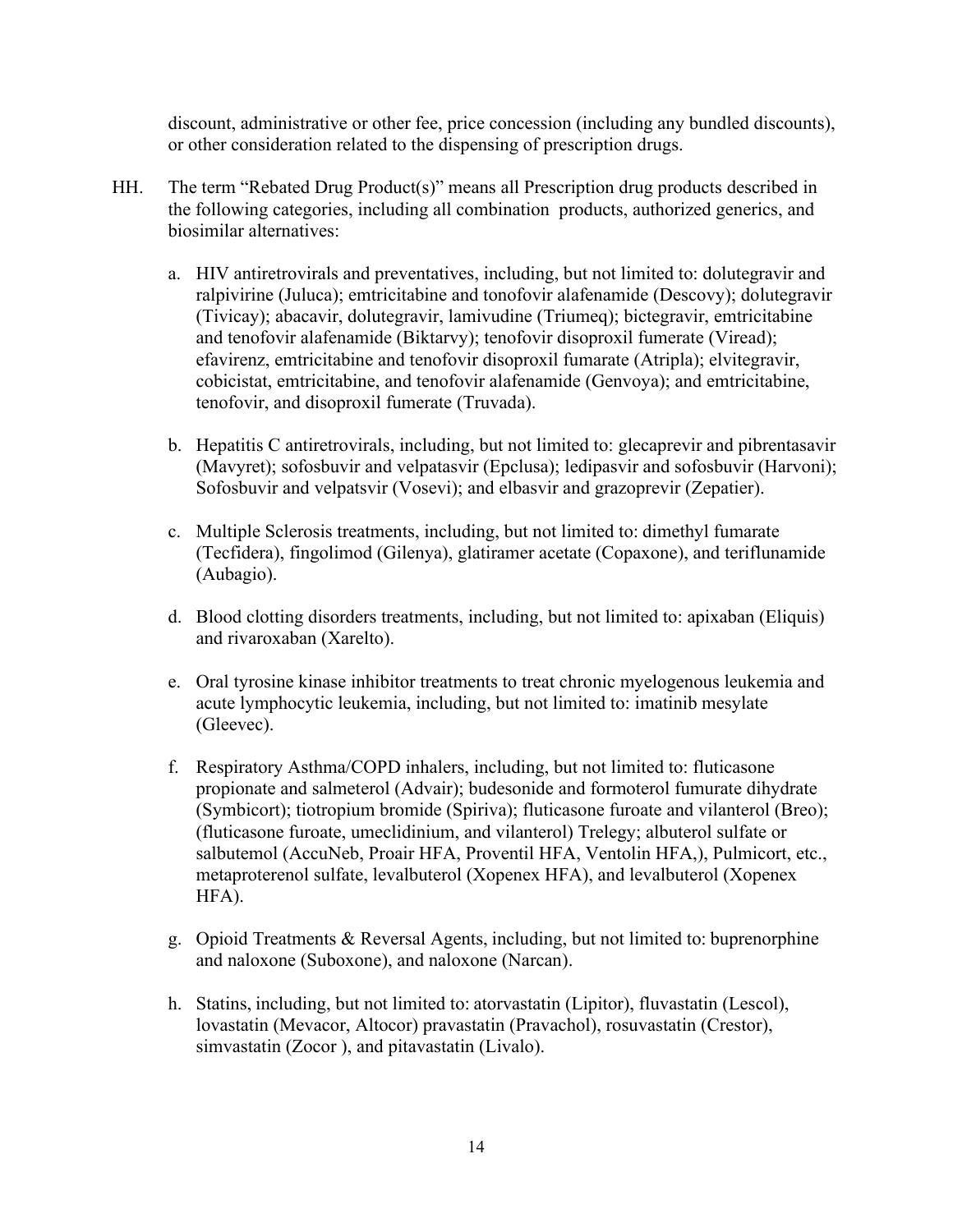- i. ADHD agents including, but not limited to: amphetamine (Adzenys XR), amphetamine/dextroamphetamine (Adderall, Adderall XR), dexmethylphenidate (Focalin) lisdexamfetamine (Vyvanse), and methylphenidate (Concerta, Ritalin).
- j. Insulins, including, but not limited to: insulin glargine (Lantus), insulin detemir (Levemir), insulin aspart (Novolog), insulin lispro (Humalog).
- II. The term "Relevant Entity" includes all Retail Pharmacies, Chain Pharmacies, Independent Pharmacies, Specialty Pharmacies, Pharmacy Services Administrative Organizations, and Mail-Order Pharmacies that dispense prescription drugs.
- JJ. The term "Retail Pharmacy" means any pharmacy that generally dispenses prescription drugs to patients in person. For avoidance of doubt, this term excludes both Specialty Pharmacies and Mail Order Pharmacies.
- KK. The term "Selected Plan Sponsors" refers to the Commercial Payers whose Pharmacy Benefit Plans rank in the top 10 within the Company's book of business with respect to any of the following metrics:
	- (a) Covered Lives;
	- (b) Drug Spend;
	- (c) Total Rebate Dollars Remitted to Plan Sponsor; or
	- (d) Total Rebate Dollars Retained by the Company.
- LL. The term "Specialty Drug" means any drug product that has been included on any of the Company's Specialty Drug Lists (or any similar term or list indicating particular dispensing requirements) by the Company at any point since January 1, 2017.
- MM. The term "Specialty Drug List" means any list of prescription drugs that are referenced as "specialty" drugs (or any similar term indicating heightened requirements for pharmacies dispensing such drug products) by the Company.
- NN. The term "Specialty Pharmacy" means a pharmacy that focuses primarily on dispensing FDA approved pharmaceuticals that are generally not dispensed by traditional retail pharmacies due to issues including, but not limited to, those pharmaceuticals' special handling requirements, complex administration requirements, orphan drug status, high cost, complex patient monitoring requirements, and extensive insurance preapproval requirements.
- OO. The term "Spread Price Amount" means the difference between the total amount paid by a PBM to a pharmacy for a prescription and the total amount paid by the Plan Sponsor to the PBM for the same prescription.
- PP. The term "Total Amount Paid [to Relevant Entity]" means the amount reported as paid to the pharmacy in NCPDP Field #509-F9.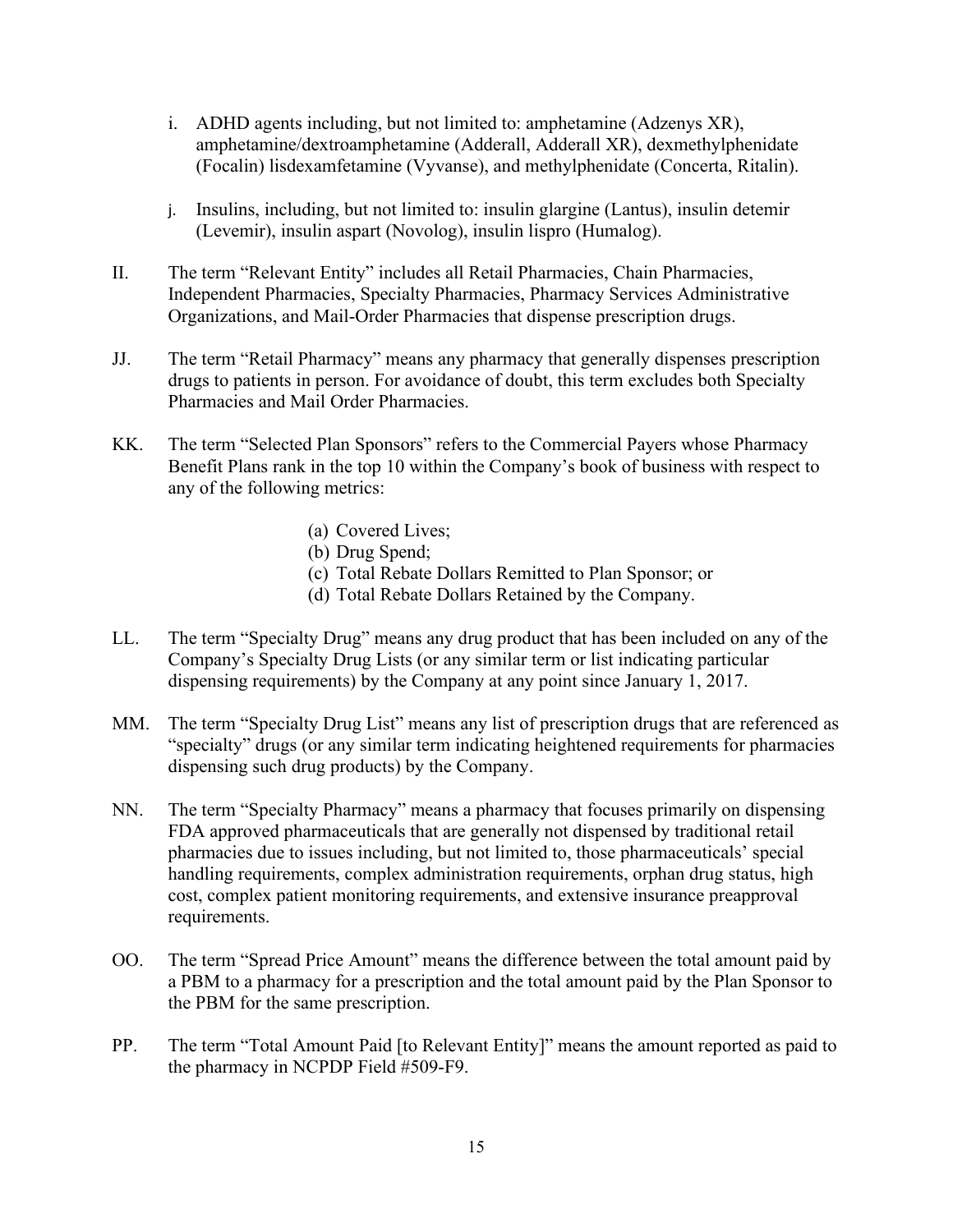- QQ. The term "documents" means any information, on paper or in electronic format, including written, recorded, and graphic materials of every kind, in the possession, custody, or control of the Company. (However, your response as it relates to separately incorporated subsidiaries or affiliates should only include information from or about such entities if you already have access to it, including information maintained in a central data repository. You should not otherwise seek any responsive information from separately incorporated subsidiaries or affiliates.) The term "documents" includes, without limitation: computer files; email messages; audio files; text messages, instant messages; drafts of documents; metadata and other bibliographic or historical data describing or relating to documents created, revised, or distributed electronically; copies of documents that are not identical duplicates of the originals in that Person's files; and copies of documents the originals of which are not in the possession, custody, or control of the Company.
	- (a) Unless otherwise specified, the term "documents" excludes:
		- i. bills of lading, invoices, purchase orders, customs declarations, and other similar documents of a purely transactional nature;
		- ii. architectural plans and engineering blueprints;
		- iii. documents solely relating to environmental, tax, OSHA, or ERISA issues; and
		- iv. relational and enterprise databases, except as required to comply with an individual Specification.
	- (b) The term "computer files" includes information stored in, or accessible through, computer or other information retrieval systems. Thus, the Company should produce documents that exist in machine-readable form, including documents stored in personal computers, portable computers, workstations, minicomputers, mobile devices, mainframes, servers, backup disks and tapes, archive disks and tapes, and other forms of offline storage, whether on or off Company premises. If the Company believes that the required search of backup disks and tapes and archive disks and tapes can be narrowed in any way that is consistent with the Commission's need for documents and information, you are encouraged to discuss a possible modification to this Definition with the Commission representatives identified on the last page of this Request. The Commission representative will consider modifying this Definition to:
		- (i) exclude the search and production of files from backup disks and tapes and archive disks and tapes unless it appears that files are missing from files that exist in personal computers, portable computers, workstations, minicomputers, mainframes, and servers searched by the Company;
		- (ii) limit the portion of backup disks and tapes and archive disks and tapes that needs to be searched and produced to certain key individuals, or certain time periods or certain Specifications identified by Commission representatives; or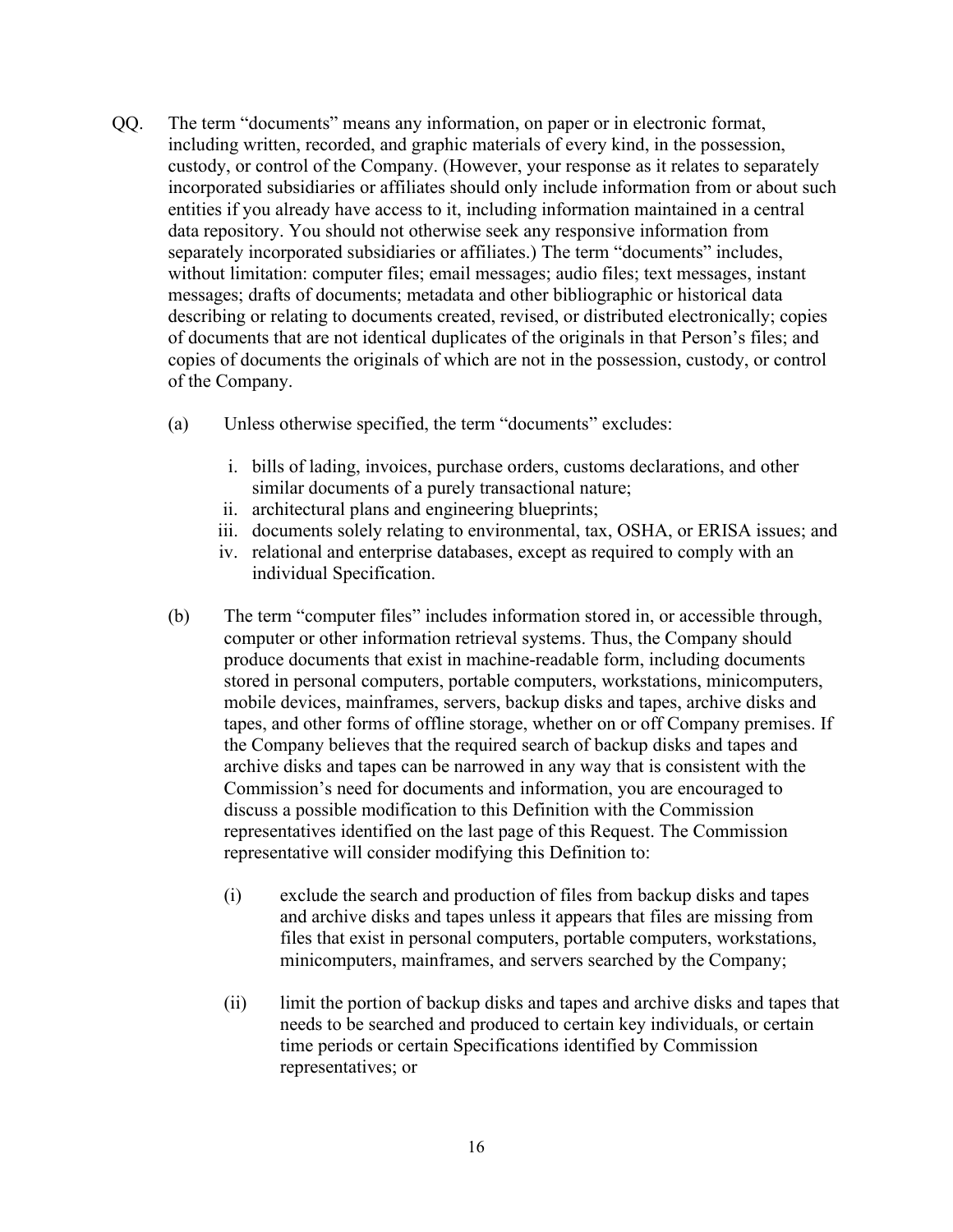- (iii) include other proposals consistent with Commission policy and the facts of the case.
- RR. The term "Person" includes the Company and means any natural person, corporate entity, partnership, association, joint venture, government entity, or trust.
- SS. The term "relating to" means in whole or in part constituting, containing, concerning, discussing, describing, analyzing, identifying, or stating.
- TT. The terms "and" and "or" have both conjunctive and disjunctive meanings.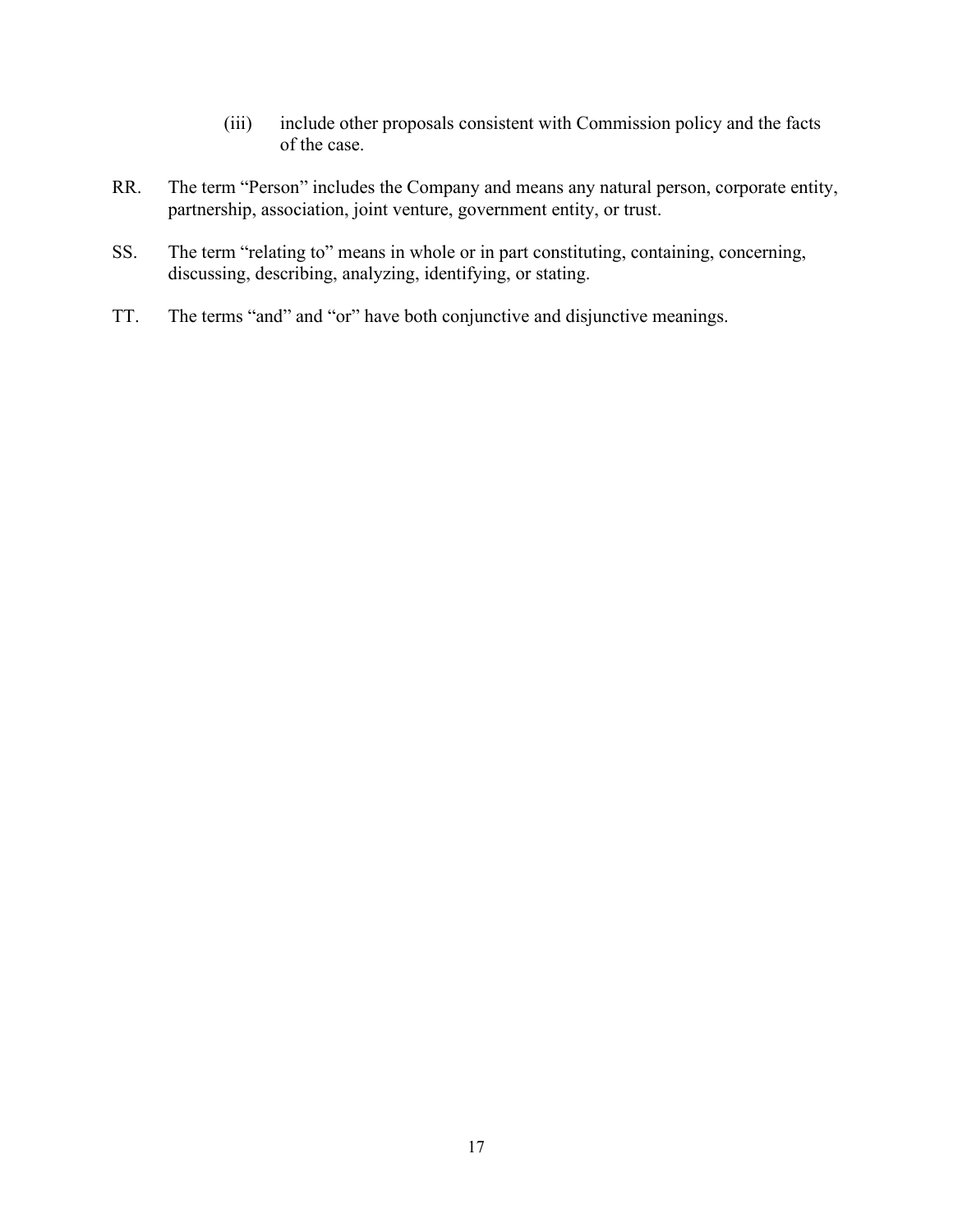# **Instructions**

For the purposes of this Order, the following Instructions apply:

- 1. Unless otherwise stated, all requests seek information and documents covering the period from January 1, 2017 to the date of this Order.
- 2. Unless otherwise specified, this Order requires the production of all responsive documents, data, and other information in your possession, custody, or control on the date that this Order was issued. However, you should not seek any responsive information from separately incorporated subsidiaries or affiliates or from individuals (other than in their capacity as your employee or as your agent). Your response as it relates to separately incorporated subsidiaries or affiliates should only include information from or about such entities if you already have access to it, including information maintained in a central data repository.
- 3. In order to comply in a manner consistent with the Commission's Rules of Practice, 16 C.F.R. § 2.7(k), the Recipient shall schedule a teleconference, within 14 days after receiving this Order, with the Commission representative identified in Instruction 9 of this Order to confer regarding your response. Upon request, an extension of no more than 30 days for the teleconference may be granted in writing by a Commission official.
- 4. Do not produce any Sensitive Personally Identifiable Information ("Sensitive PII") or Sensitive Health Information ("SHI") prior to discussing the information with a Commission representative. If any document responsive to a particular Specification contains unresponsive Sensitive PII or SHI, redact the unresponsive Sensitive PII or SHI prior to producing the document.

The term "Sensitive Personally Identifiable Information" means an individual's Social Security Number alone; or an individual's name, address, or phone number in combination with one or more of the following:

- date of birth
- driver's license number or other state identification number, or a foreign country equivalent
- passport number
- financial account number
- credit or debit card number

The term "Sensitive Health Information" includes medical records and other individually identifiable health information, whether on paper, in electronic form, or communicated orally. Sensitive Health Information relates to the past, present, or future physical or mental health or condition of an individual, the provision of health care to an individual, or the past, present, or future payment for the provision of health care to an individual.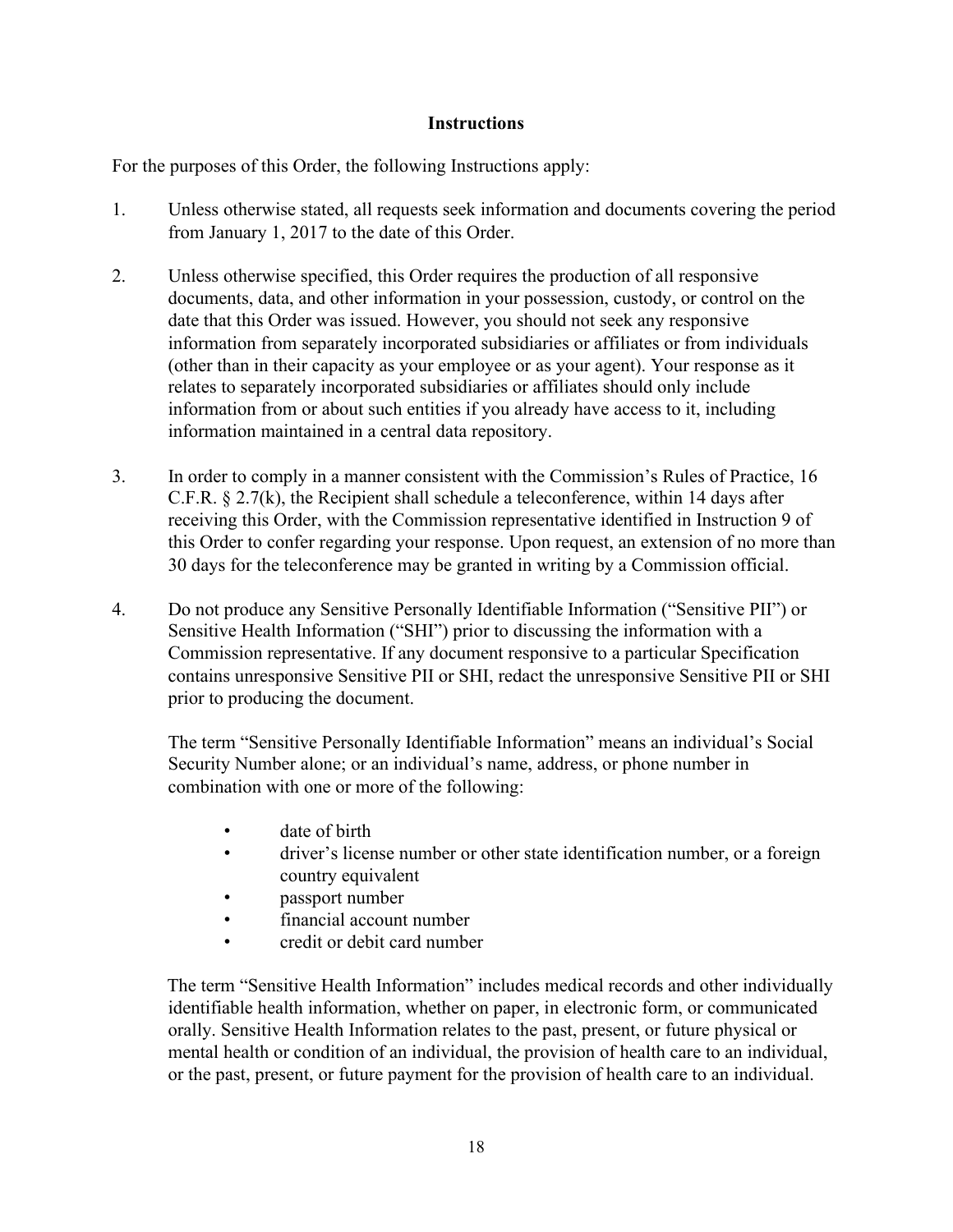- 5. Form of Production: You must submit documents as instructed below absent written modification.
	- a. Documents stored in electronic or hard copy formats in the ordinary course of business shall be submitted in the following electronic format provided that such copies are true, correct, and complete copies of the original documents:
		- i. Submit Microsoft Excel, Access, and PowerPoint files in native format with extracted text and metadata.
		- ii. Submit emails in TIFF (Group IV) format with extracted text and the following metadata and information:

| <b>Metadata/Document</b>   | <b>Description</b>                                                         |
|----------------------------|----------------------------------------------------------------------------|
| <b>Information</b>         |                                                                            |
| Alternative Custodian      | List of custodians where the document has<br>been removed as a duplicate.  |
| <b>Bates Begin</b>         | Beginning Bates number of the email.                                       |
| <b>Bates End</b>           | Bates number of the last page of the email.                                |
| Beg Attach                 | First Bates number of attachment range.                                    |
| <b>End Attach</b>          | Ending Bates number of attachment range.                                   |
| Custodian                  | Name of the person from whom the email was<br>obtained.                    |
| Email BCC                  | Names of person(s) blind copied on the email.                              |
| Email CC                   | Names of person(s) copied on the email.                                    |
| <b>Email Date Received</b> | Date the email was received.<br>[MM/DD/YYYY]                               |
| <b>Email Date Sent</b>     | Date the email was sent.<br>[MM/DD/YYYY]                                   |
| Email From                 | Names of the person who authored the email.                                |
| Email Message ID           | Microsoft Outlook Message ID or similar<br>value in other message systems. |
| <b>Email Subject</b>       | Subject line of the email.                                                 |
| <b>Email Time Received</b> | Time email was received. [HH:MM:SS<br>AM/PM]                               |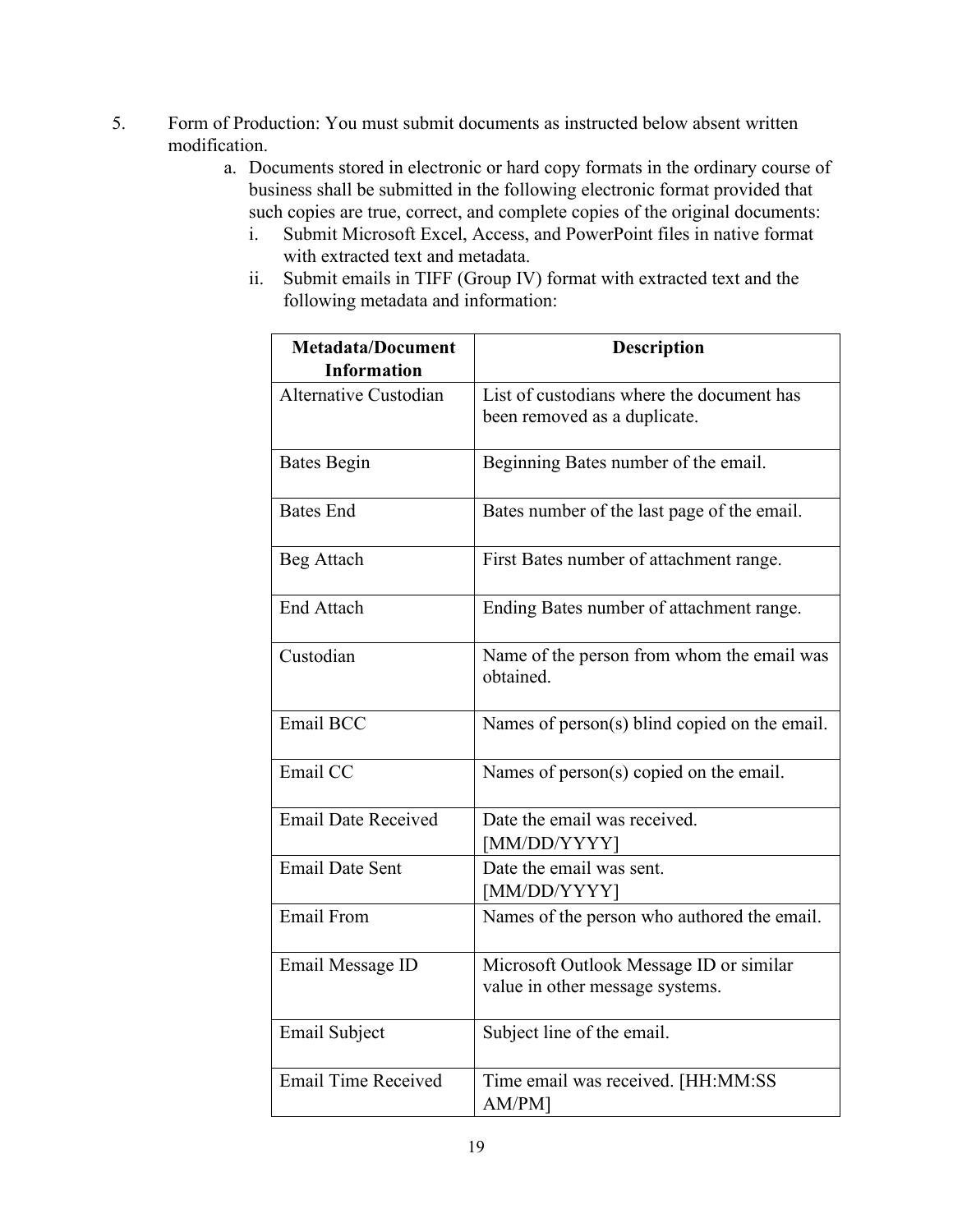| <b>Metadata/Document</b><br><b>Information</b> | <b>Description</b>                                                         |
|------------------------------------------------|----------------------------------------------------------------------------|
| Email To                                       | recipients(s) of the email.                                                |
| <b>Email Time Sent</b>                         | Time email was sent. [HH:MM:SS<br>AM/PM]                                   |
| Page count                                     | Number of pages in record.                                                 |
| File size                                      | Size of document in KB.                                                    |
| <b>File Extension</b>                          | File extension type (e.g., docx, xlsx).                                    |
| Folder                                         | File path/folder location of email.                                        |
| Hash                                           | Identifying value used for deduplication $-$<br>typically SHA1 or MD5.     |
| <b>Text Link</b>                               | Relative path to submitted text file.<br>Example: \TEXT\001\FTC0003090.txt |

iii. Submit email attachments other than those described in subpart (a)(i) in TIFF (Group IV) format. For all email attachments, provide extracted text and the following metadata and information as applicable:

| <b>Metadata/Document</b><br><b>Information</b> | <b>Description</b>                                                        |
|------------------------------------------------|---------------------------------------------------------------------------|
| Alternative Custodian                          | List of custodians where the document has<br>been removed as a duplicate. |
| Bates Begin                                    | Beginning Bates number of the document.                                   |
| Bates End                                      | Last Bates number of the document.                                        |
| Beg Attach                                     | First Bates number of attachment range.                                   |
| <b>End Attach</b>                              | Ending Bates number of attachment range.                                  |
| Custodian                                      | Name of person from whom the file was<br>obtained.                        |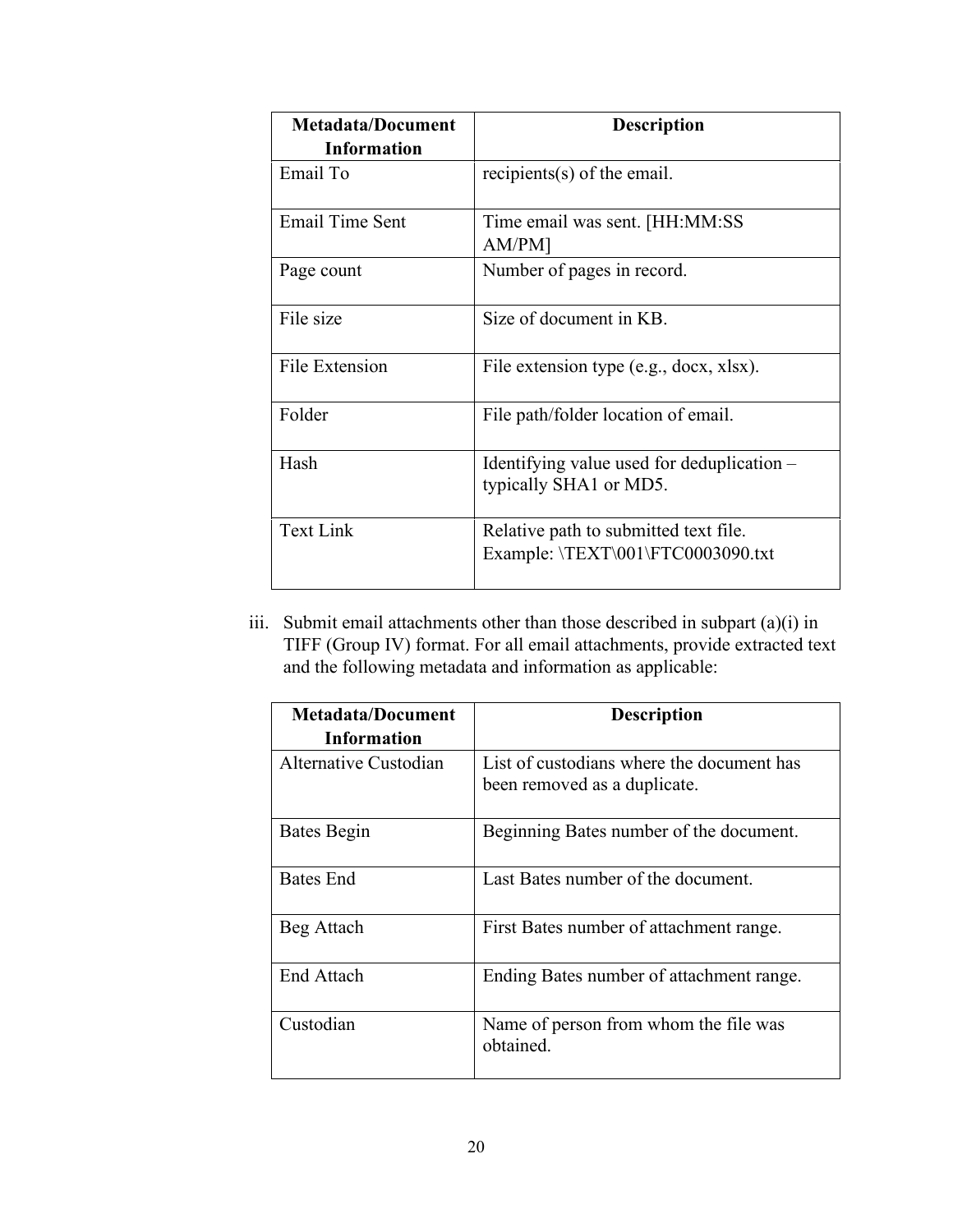| <b>Metadata/Document</b> | <b>Description</b>                                                   |
|--------------------------|----------------------------------------------------------------------|
| <b>Information</b>       |                                                                      |
| Date Created             | Date the file was created.                                           |
|                          | [MM/DD/YYY]                                                          |
| Date Modified            | Date the file was last changed and saved.<br>[MM/DD/YYYY]            |
|                          |                                                                      |
| Page count               | Number of pages in record.                                           |
| File size                | Size of document in KB.                                              |
| File Extension           | File extension type (e.g., docx, xlsx).                              |
| Filename with extension  | Name of the original native file with file<br>extension.             |
| Hash                     | Identifying value used for deduplication -<br>typically SHA1 or MD5. |
| Native Link              | Relative file path to submitted native or near<br>native files.      |
|                          | Example: \NATIVES\001\FTC0003090.xls                                 |
| Parent ID                | Document ID or beginning Bates number of<br>the parent email.        |
|                          |                                                                      |
| <b>Text Link</b>         | Relative path to submitted text file.                                |
|                          | Example: \TEXT\001\FTC0003090.txt                                    |
| <b>Time Created</b>      | Time file was created. [HH:MM:SS<br>AM/PM]                           |
| Time Modified            | Time file was saved. [HH:MM:SS<br>AM/PM]                             |

iv. Submit all other electronic documents, other than those described in subpart (a)(i), in TIFF (Group IV) format accompanied by extracted text and the following metadata and information: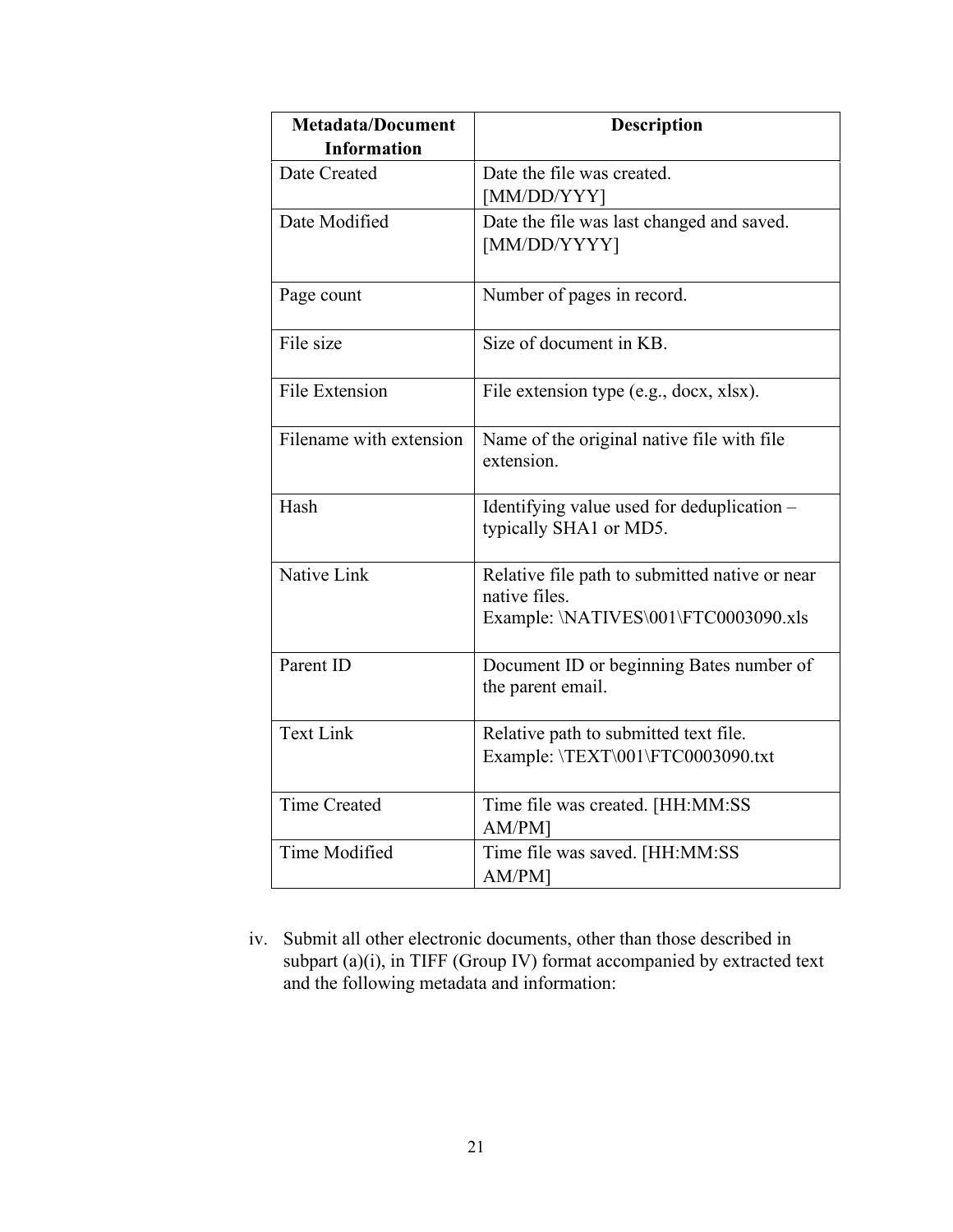| <b>Metadata/Document</b><br><b>Information</b> | <b>Description</b>                                                                                 |
|------------------------------------------------|----------------------------------------------------------------------------------------------------|
| Alternative Custodian                          | List of custodians where the document has<br>been removed as a duplicate.                          |
| <b>Bates Begin</b>                             | Beginning Bates number of the document.                                                            |
| <b>Bates</b> End                               | Last Bates number of the document.                                                                 |
| Beg Attach                                     | First Bates number of attachment range.                                                            |
| <b>End Attach</b>                              | Ending Bates number of attachment range.                                                           |
| Custodian                                      | Name of the original custodian of the file.                                                        |
| Date Created                                   | Date the file was created.<br>[MM/DD/YYY]                                                          |
| Date Modified                                  | Date the file was last changed and saved.<br>[MM/DD/YYYY HH:MM:SS AM/PM]                           |
| Page count                                     | Number of pages in record.                                                                         |
| File size                                      | Size of document in KB.                                                                            |
| <b>File Extension</b>                          | File extension type (e.g., docx, xlsx).                                                            |
| Filename with extension                        | Name of the original native file with file<br>extension.                                           |
| Hash                                           | Identifying value used for deduplication -<br>typically SHA1 or MD5.                               |
| Originating Path                               | File path of the file as it resided in its original<br>environment.                                |
| Production Link                                | Relative path to submitted native or near<br>native files.<br>Example: \NATIVES\001\FTC0003090.xls |
| <b>Text Link</b>                               | Relative path to submitted text file.<br>Example: \TEXT\001\FTC-0003090.txt                        |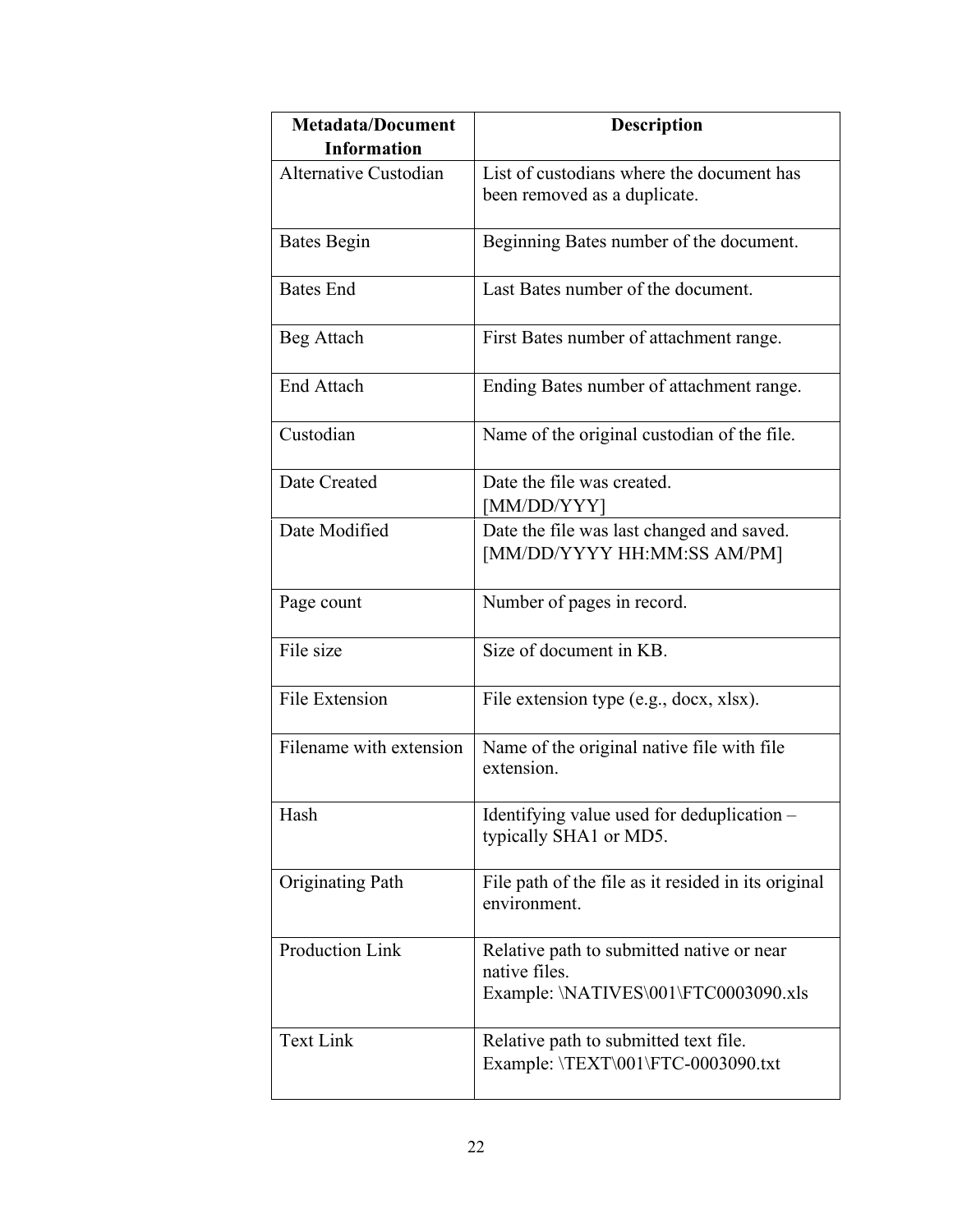| <b>Metadata/Document</b> | <b>Description</b>                |
|--------------------------|-----------------------------------|
| <b>Information</b>       |                                   |
| Time Created             | Time file was created. [HH:MM:SS] |
|                          | AM/PM]                            |
| Time Modified            | Time file was saved. [HH:MM:SS]   |
|                          | AM/PM]                            |

v. Submit documents stored in hard copy in TIFF (Group IV) format accomplished by OCR with the following information:

| <b>Metadata/Document</b><br><b>Information</b> | <b>Description</b>                                 |
|------------------------------------------------|----------------------------------------------------|
| <b>Bates Begin</b>                             | Beginning Bates number of the document.            |
| Bates End                                      | Bates number of the last page of the<br>document.  |
| Custodian                                      | Name of person from whom the file was<br>obtained. |

- vi. Submit redacted documents in TIFF (Group IV) format accompanied by OCR with the metadata and information required by relevant document type in subparts  $(a)(i)$  through  $(a)(v)$  above. For example, if the redacted file was originally an attachment to an email, provide the metadata and information specified in subpart (a)(iii) above. Additionally, please provide a basis for each privilege claim as detailed in Instruction 5.
- b. Submit data compilations in electronic format, specifically Microsoft Excel spreadsheets or delimited text formats, with all underlying data un-redacted and all underlying formulas and algorithms intact. Submit data separately from document productions.
- c. Produce electronic file and TIFF submissions as follows:
	- i. For productions over 10 gigabytes, use hard disk drives, formatted in Microsoft Windows-compatible, uncompressed data in USB 2.0 or 3.0 external enclosure.
	- ii. For productions under 10 gigabytes, CD-ROM (CD-R, CD-RW) optical disks and DVD-ROM (DVD+R, DVD+RW) optical disks for Windows compatible personal computers, and USB 2.0 Flash Drives are acceptable storage formats.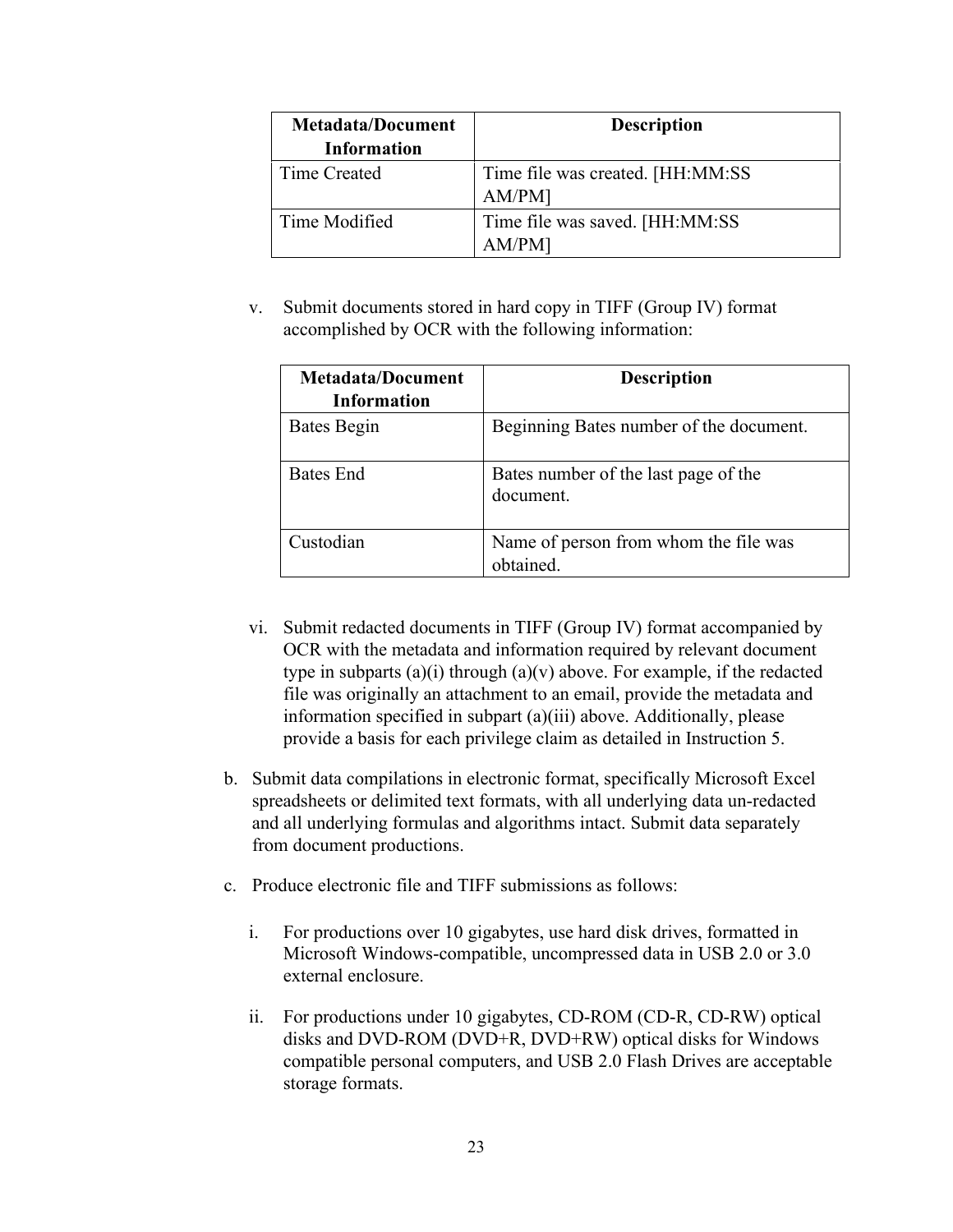Alternatively, the FTC's secure file transfer protocol service may be used; contact the Commission representative for further instructions to submit productions using this method.

- iii. All documents produced in electronic format shall be scanned for and free of viruses prior to submission. The Commission will return any infected media for replacement, which may affect the timing of your compliance with this Order.
- iv. Encryption of productions using NIST FIPS-Compliant cryptographic hardware or software modules, with passwords sent under separate cover, is strongly encouraged.
- d. Each production shall be submitted with a transmittal letter that includes the FTC matter number; production volume name; encryption method/software used; list of custodians and document identification number range for each; total number of documents; and a list of load file fields in the order in which they are organized in the load file.
- 6. Before using software or technology (including search terms, predictive coding, deduplication, email threading or similar technologies) to identify or eliminate documents, data, or information potentially responsive to this Order you must submit a written description of such software or technology and any related processes and workflows. In addition:
	- a. if you use Technology Assisted Review to identify documents and information responsive to this Order or to exclude documents and information from further review describe your collection and review methodology, including: (a) how any software is used to identify responsive documents or exclude nonresponsive documents; (b) the process to identify and validate any seed set documents, if applicable; (c) the process to determine and validate accuracy of the automatic determinations of responsiveness and nonresponsiveness; and (d) the collection and review process for foreign language documents, whether reviewed manually or by some technologyassisted method;
	- b. if you use search terms to identify documents and information responsive to this Order or to exclude documents and information from further review: for each custodian, search location, or document population provide (a) a list of proposed terms; (b) a tally of all the terms that appear in the collection and the number of documents containing each term; (c) a list of stop words and operators for the platform being used; and (d) a glossary of industry and company acronyms and terminology;
	- c. provide prevalence, recall, precision, validation, and confidence-level statistics;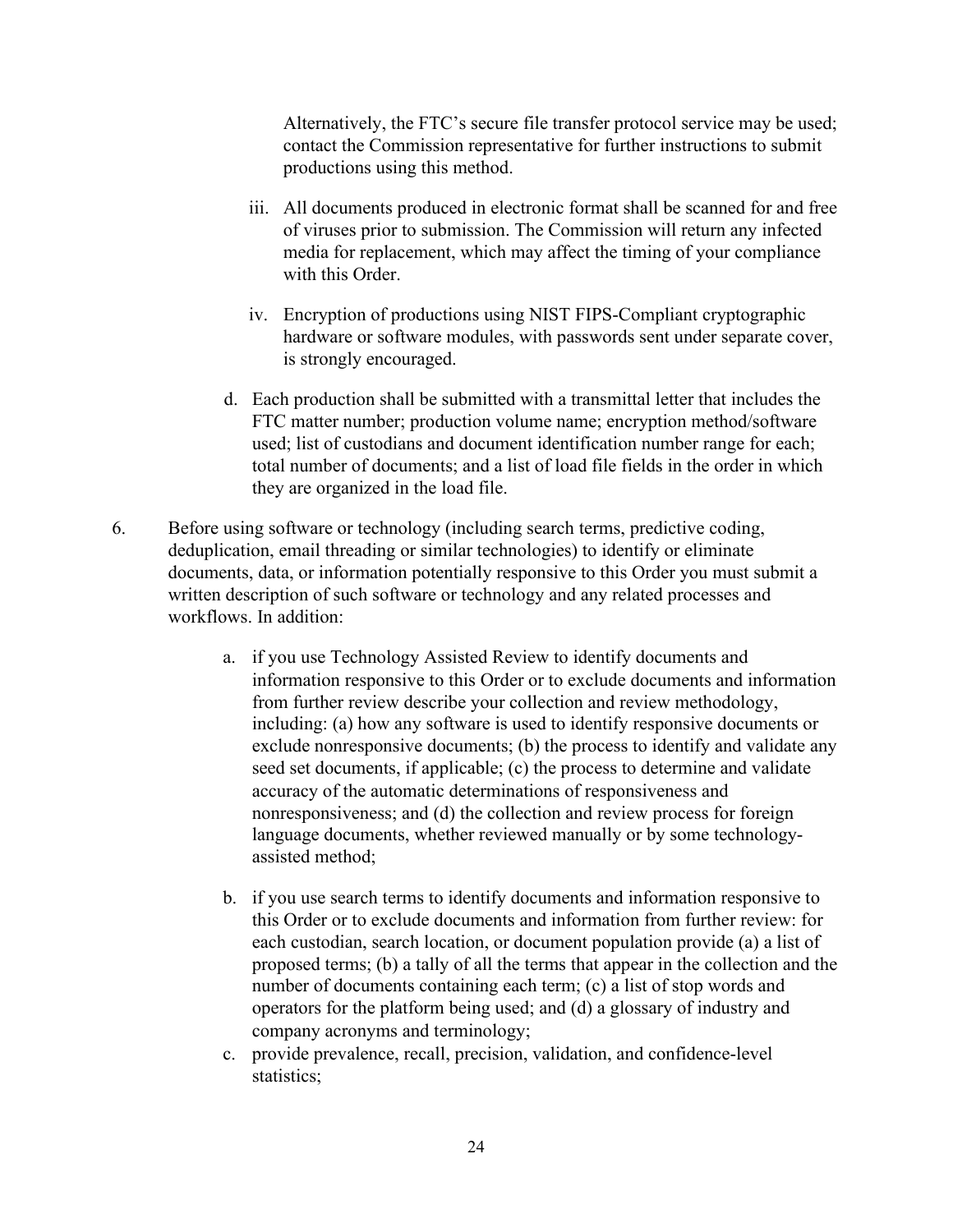- d. provide access to randomized, statistically-significant samples of nonprivileged documents excluded from review or production by use of keyword search terms, Technology Assisted Review software, or any other means;
- e. identify the person(s) able to testify on your behalf about information known or reasonably available to the organization relating to your use of software or technology in responding to this Order.
- 7. All documents responsive to this Order:
	- a. shall be produced in complete form, un-redacted unless privileged, and in the order in which they appear in your files;
	- b. shall be marked on each page with corporate identification and consecutive document control numbers when produced in TIFF format (e.g., ABC-00000001);
	- c. if written in a language other than English, shall be translated into English, with the English translation attached to the foreign language document;
	- d. shall be produced in color;
	- e. shall be accompanied by an index that identifies: (i) the name of each Person from whom responsive documents are submitted; and (ii) the corresponding consecutive document control number(s) used to identify that Person's documents. If the index exists as a computer file(s), provide the index both as a printed hard copy and in machine-readable form (provided that, Commission representatives determine prior to submission that the machine-readable form would be in a format that allows the agency to use the computer files). The Commission representative will provide a sample index upon request; and
	- f. shall be accompanied by an affidavit of a Recipient's officer stating that the copies are true, correct, and complete copies of the original documents.
- 8. If any material called for by this Order is withheld based on a claim of protected status, 16 C.F.R. § 2.7(a)(4), the claim must be asserted no later than the return date of this Order. In addition, pursuant to 16 C.F.R. § 2.11(a)(1), submit, together with the claim, a detailed log of the items withheld. The information in the log shall be of sufficient detail to enable the Commission staff to assess the validity of the claim for each document, including attachments, without disclosing the protected information. Unless modified by the Commission representative identified on the last page of this Order, submit the log in a searchable and sortable electronic format, and, for each document, including attachments, provide:
	- a. Document control number(s);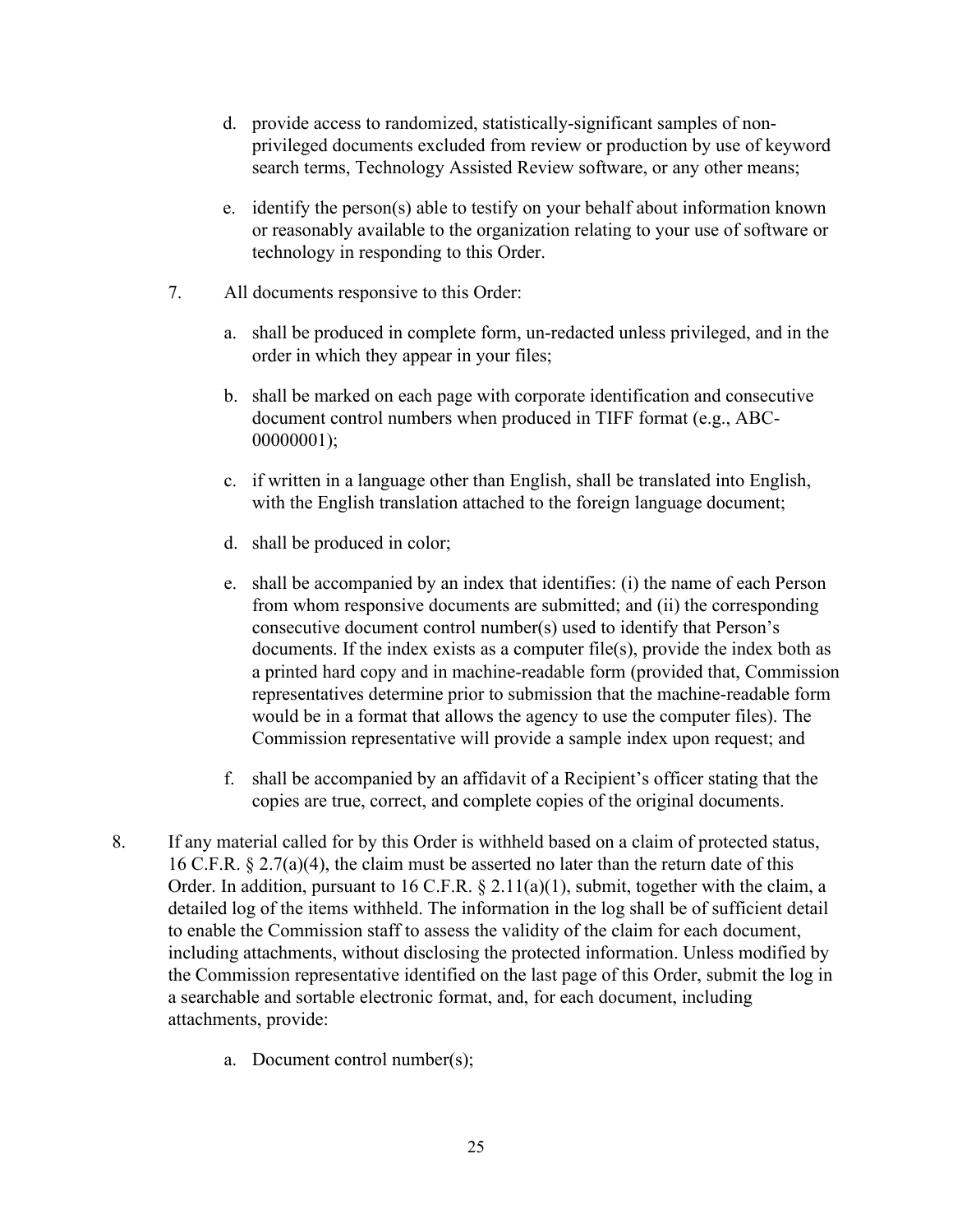- b. The full title (if the withheld material is a document) and the full file name (if the withheld material is in electronic form);
- c. A description of the material withheld (for example, a letter, memorandum, or email), including any attachments;
- d. The date the material was created;
- e. The date the material was sent to each recipient (if different from the date the material was created);
- f. The email addresses, if any, or other electronic contact information to the extent used in the document, from which and to which each document was sent;
- g. The names, titles, business addresses, email addresses or other electronic contact information, and relevant affiliations of all authors;
- h. The names, titles, business addresses, email addresses or other electronic contact information, and relevant affiliations of all recipients of the material;
- i. The names, titles, business addresses, email addresses or other electronic contact information, and relevant affiliations of all persons copied on the material;
- j. The factual basis supporting the claim that the material is protected; and
- k. Any other pertinent information necessary to support the assertion of protected status by operation of law.

In the log, identify by an asterisk each attorney who is an author, recipient, or person copied on the material. The titles, business addresses, email addresses, and relevant affiliations of all authors, recipients, and persons copied on the material may be provided in a legend appended to the log.

However, provide in the log the information required by Instruction 6(f). The lead attorney or attorney responsible for supervising the review of the material and who made the determination to assert the claim of protected status must attest, in writing, to the log.

A document, including all attachments, may be withheld or redacted only to the extent necessary to preserve any claim of protected status. Unless otherwise provided in the instructions accompanying this Order, and except for information and material subject to a valid claim of protected status, all responsive information and material shall be produced without redaction.

9. Any questions that you have relating to the scope or meaning of anything in this Order or suggestions for possible modifications to it should be directed to James Frost at 202-326